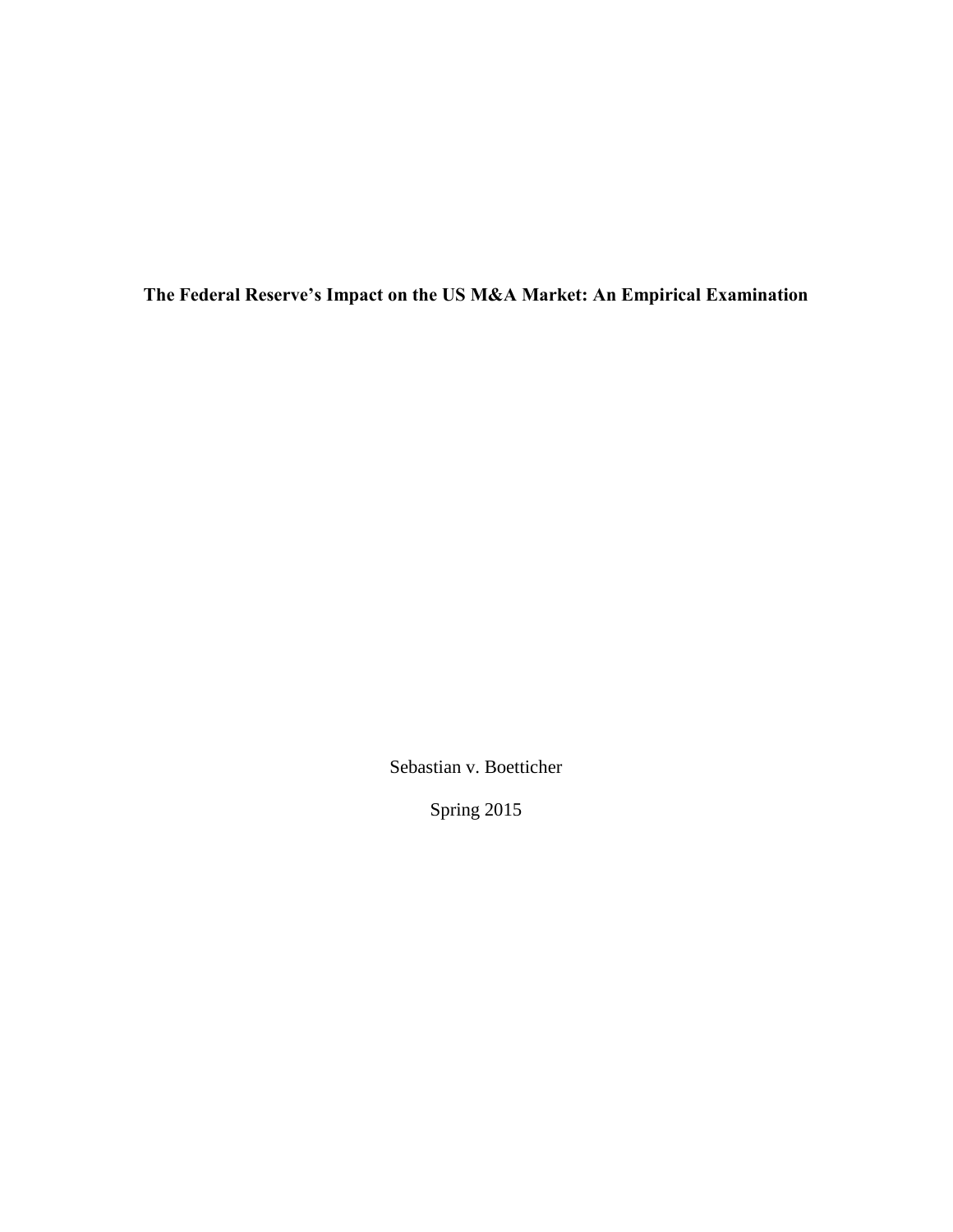## **1. Introduction**

Mergers and acquisitions (M&A) have become an ever popular way for firms and investors to seek an operational, economical, or financial advantage. The increasing popularity of M&A is underscored by the over \$2 trillion in aggregated deal volume in the US in 2014, comprised of 12 thousand transactions (IMAA 2015). M&A transactions, akin to other capital markets, facilitate the reallocation of capital to its most efficient user. While M&A are ubiquitous in virtually all industries, on an aggregate-level, M&A activity, measured both in relative and absolute terms, booms and busts in cycles. These cycles, namely M&A waves, are often characterized by irrational valuations and expectations followed by a downturn and loss of appetite. Similar to other asset bubbles, M&A cycles are welfare-destructive in that they misallocate capital, decrease market confidence, and can have a spillover effect on corollary asset markets and the real economy. M&A deals that are predicated on unrealistic expectations of growth and synergies are doomed to fail. Moreover, dynamic macroeconomic forces can dictate the ex post success of a transaction. Thereby, the single most economically influential institution in the US, the Federal Reserve, may have a hand in accelerating and stymieing M&A growth. Further, the Fed may proactively steer M&A activity to smooth the M&A cycle, and, thus, should consider this asset market in its determination of appropriate monetary policy.

Although the Federal Reserve's influence on macroeconomic conditions and market behavior has been thoroughly studied, little research has examined M&A dynamics in the context of monetary conditions. Researchers have found a significant relationship between M&A activity and the Fed's principal monetary policy tool, the federal funds rate; however, the findings are purely empirical. Other findings provide a theoretical framework, corroborated by empirical evidence, contending that public financial markets, which the Fed has at least some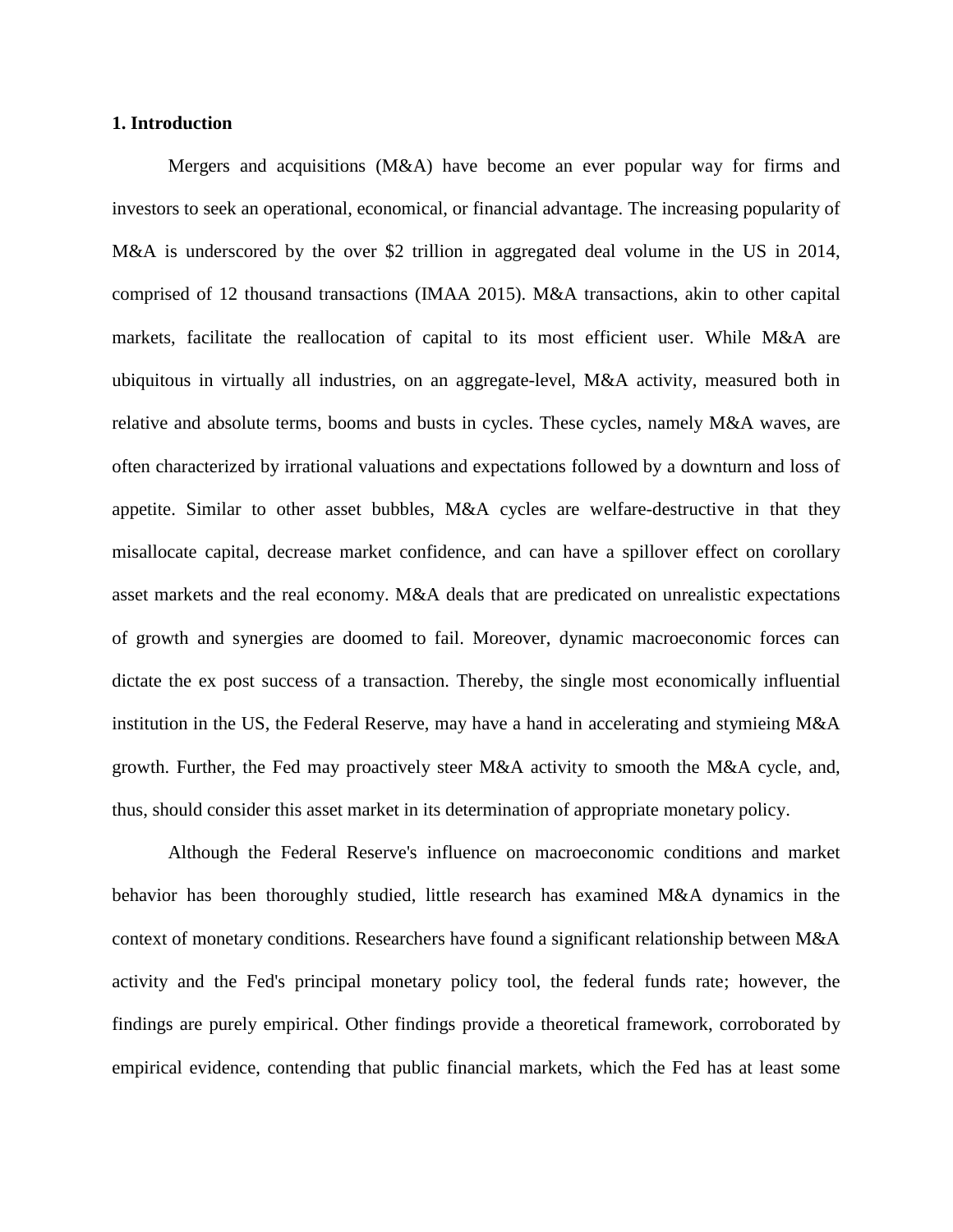come control over, drive M&A waves (Choi and Jeon 2011). While researchers have examined the federal funds rate as a determinant of M&A activity, I am expanding the scope of the Fed's effect on the M&A market by including qualitative, more subtle factors. Qualitative factors such as the Federal Open Market Committee's (FOMC) statements on forward guidance of monetary policy; economic projections on expected future unemployment, inflation, and GDP; and dissent within the FOMC—have already been found to predictably move public financial markets (Hayo et al. 2012).

In this paper, I examine whether the Fed's manipulation of the money supply and implicit "signaling" of future monetary policy dynamics are determinants of M&A frequency and dollar volume. First, I outline literature pertaining to found factors of M&A waves and the Fed's influence on said factors. Then, in Section 3, I explain how the Fed could theoretically manipulate M&A frequency and dollar volume. In Section 4, I describe my data set. Section 5 outlines my econometric methodology and presents the findings of my regression analysis. Finally, Section 6 covers the conclusion of this paper.

## **2. Literature Review**

 $\overline{\phantom{a}}$ 

The research of the determinants of aggregate-level M&A activity in the context of monetary policy entails the intersection of the fields of finance and economics. Since the Fed is under Congress' imposed dual mandate to maintain low and stable inflation<sup>1</sup> and maximum employment, M&A activity is not explicitly under the Fed's radar, per se; however, the Fed does closely monitor multiple asset markets to determine whether a welfare-destructive bubble is forming and an appropriate intervention is warranted. Aggregate-level M&A activity has been studied extensively since the 1950s, when M&A became a prominent form of business

<sup>&</sup>lt;sup>1</sup> The Fed's annualized inflation target is 2%, as measured by the personal consumption expenditures (PCE) index ("Board of Governors" 2015).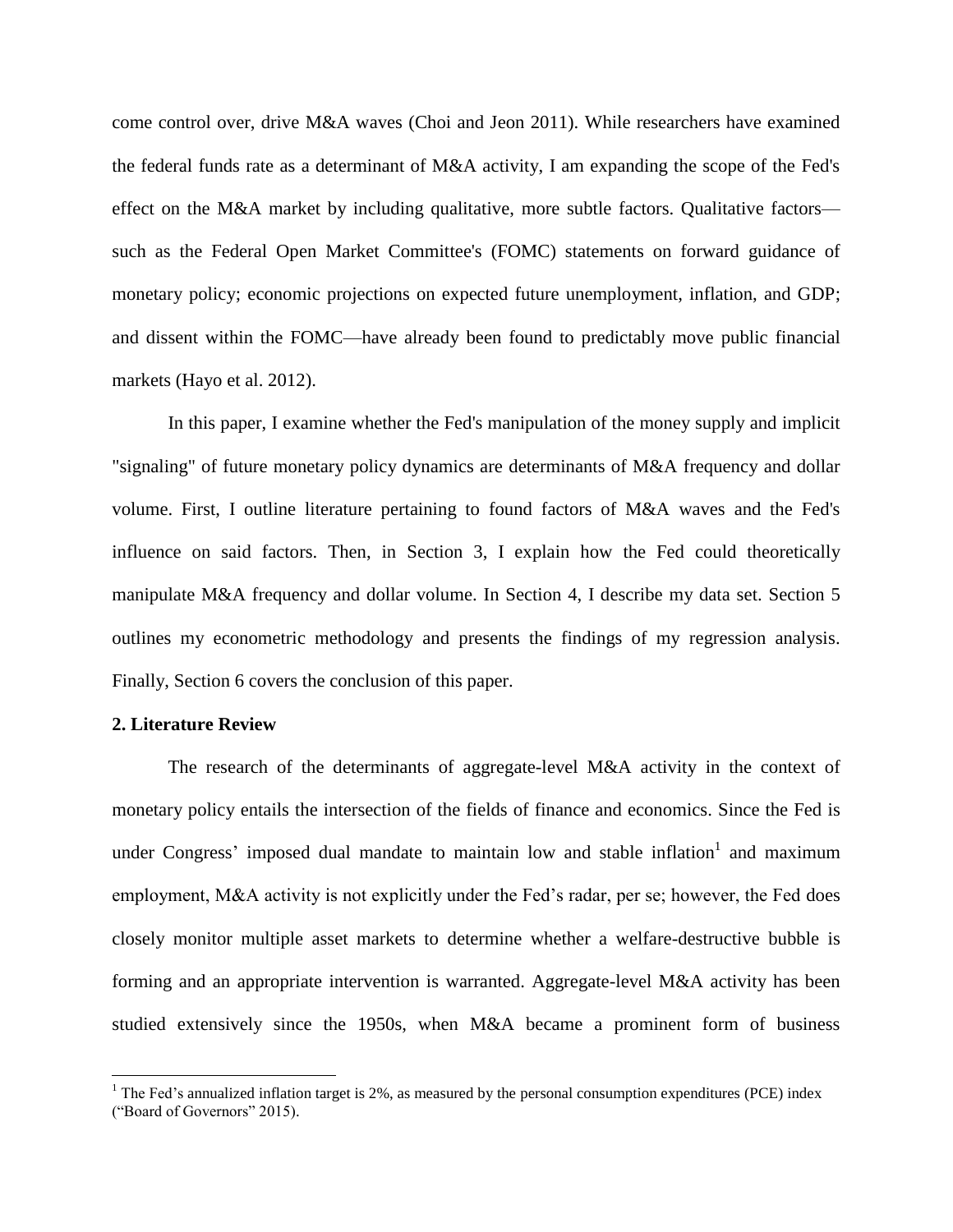transactions in the US (Choi and Jeon 2011). Researchers test theories explaining M&A dynamics through econometric methods to determine whether empirical data support or reject their assertions on drivers of M&A growth. In most papers, M&A activity has been quantified by frequency and aggregated value of deals in a given time period. Nelson (1959) has been credited with first identifying aggregate-level M&A waves (Choi and Jeon 2011). DePamphilis (2011) has identified six M&A waves since the late 1890s with the most recent wave reaching its peak at the burst of the subprime mortgage bubble in 2007.

The correlation between M&A waves and financial market dynamics have prompted researchers to focus on the stock and bond markets in rationalizing the acute ebbs and flows in M&A activity over time. Gort (1969), Guerard (1989), and Choi and Jeon (2011) report a positive empirical relationship between the stock market and M&A activity. Schleifer and Vishny (2003) and Rhodes-Kropf and Viswanathan (2004) provide a theoretical model from the behavioral finance school claiming that stock market mispricing incentivizes managers of relatively overvalued firms to acquire relatively undervalued firms through equity-financed acquisitions. Verter's (2002) finding that equity market volatility significantly correlates with M&A waves supports the behavioral finance theory. The behavioral finance theory assumes that managers know their firm's shares are overpriced, and can facilitate an acquisition without relaying this information to the market.

The neoclassical argument fundamentally differs from the behavioral finance theory in that markets always price assets efficiently. Mitchell and Mulherin (1996) present a leading neoclassical theory for industry-level M&A waves—claiming economic, technological, and regulatory shocks drive intra-industry M&A waves. Andrade et al. (2001) and Mulherin and Boone (2000) support Mitchell and Mulherin's theory with empirical evidence that industry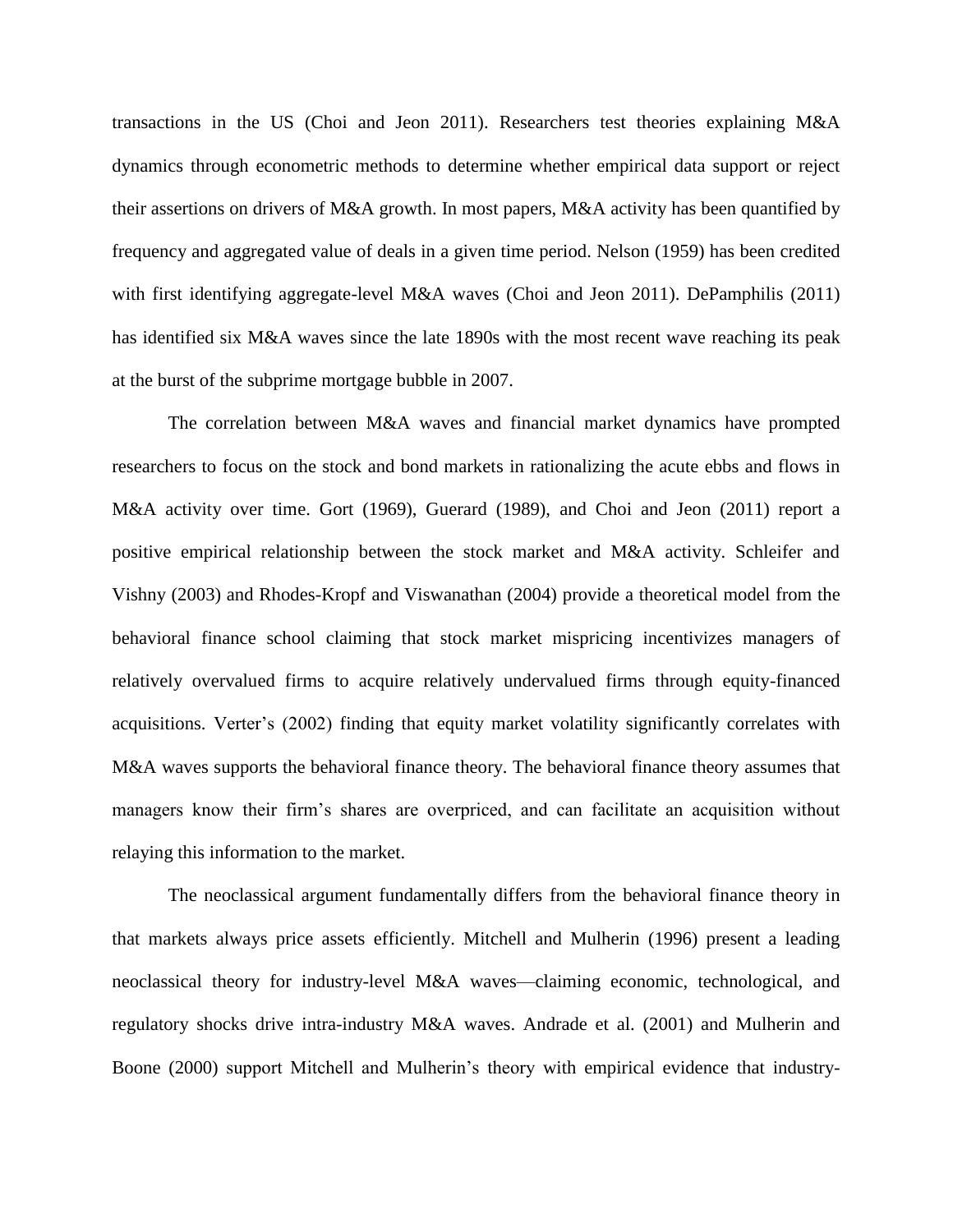wide shocks drive M&A waves. Harford (2005) finds that capital liquidity plays a crucial role in fostering M&A waves, and that in times of sufficient macro-level liquidity intra-industry M&A waves can cluster to form aggregate-level M&A waves across industries. An important assumption underpinning the neoclassical theory is that M&A transactions generate wealth through synergies.

On a macroeconomic level, researchers have focused on the dynamics of common factors in driving M&A waves. Becketti (1986), Guerard (1989), and Choi and Jeon (2011) examine various forms of national income metrics and interest rates in driving aggregate-level M&A waves. Choi and Jeon (2011) find that the effective federal funds rate and 10 year Treasury yield are correlated with M&A deal value; although, the direction of correlation for the federal funds rate reverses with lagged conditions. On a microeconomic level, Jensen (1986, 2003) and Harford (1999) find that highly liquid firms are more inclined to engage in M&A transactions; thereby, claiming a positive correlation between a firm's free cash flow and its management's propensity to engage in M&A.

The economic consequences of the FOMC's discretionary monetary policy, as opposed to a rules-based policy, have been debated among scholars, especially in the context of the recent housing crisis. Kahn (2010) examines various parameterizations of the Taylor rule<sup>2</sup> and finds that "virtually all of them—to varying degrees—characterize monetary policy as too accommodative from 2003 to 2006." Adrian and Shin (2008) find that when the federal funds rate is lower than a Taylor rule prescribed rate, firms are more inclined to issue debt. Miller et al. (2002) coined the

 $\overline{\phantom{a}}$ 

<sup>&</sup>lt;sup>2</sup> The Taylor rule is as follows:  $FF = RR^* + \pi + \beta(\pi - \pi^*) + \gamma(y - y^*)$ , where *FF* is the recommended benchmark short-term interest rate; *RR\** represents the equilibrium interest rate (takes the value of 2% in this paper (Taylor 1993));  $\pi$  represents the current inflation rate (measured by the personal consumption expenditures price index in this paper (Bernanke 2015)); *π\** represents the targeted inflation rate (takes the value of 2% in this paper (Taylor 1993)); *y - y\** represents the output gap; *β* and *γ* represent parameters capturing the recommended policy rate reaction to an inflation gap and output gap, respectively (per Taylor (1993), both parameters take the value of 0.5 in this paper).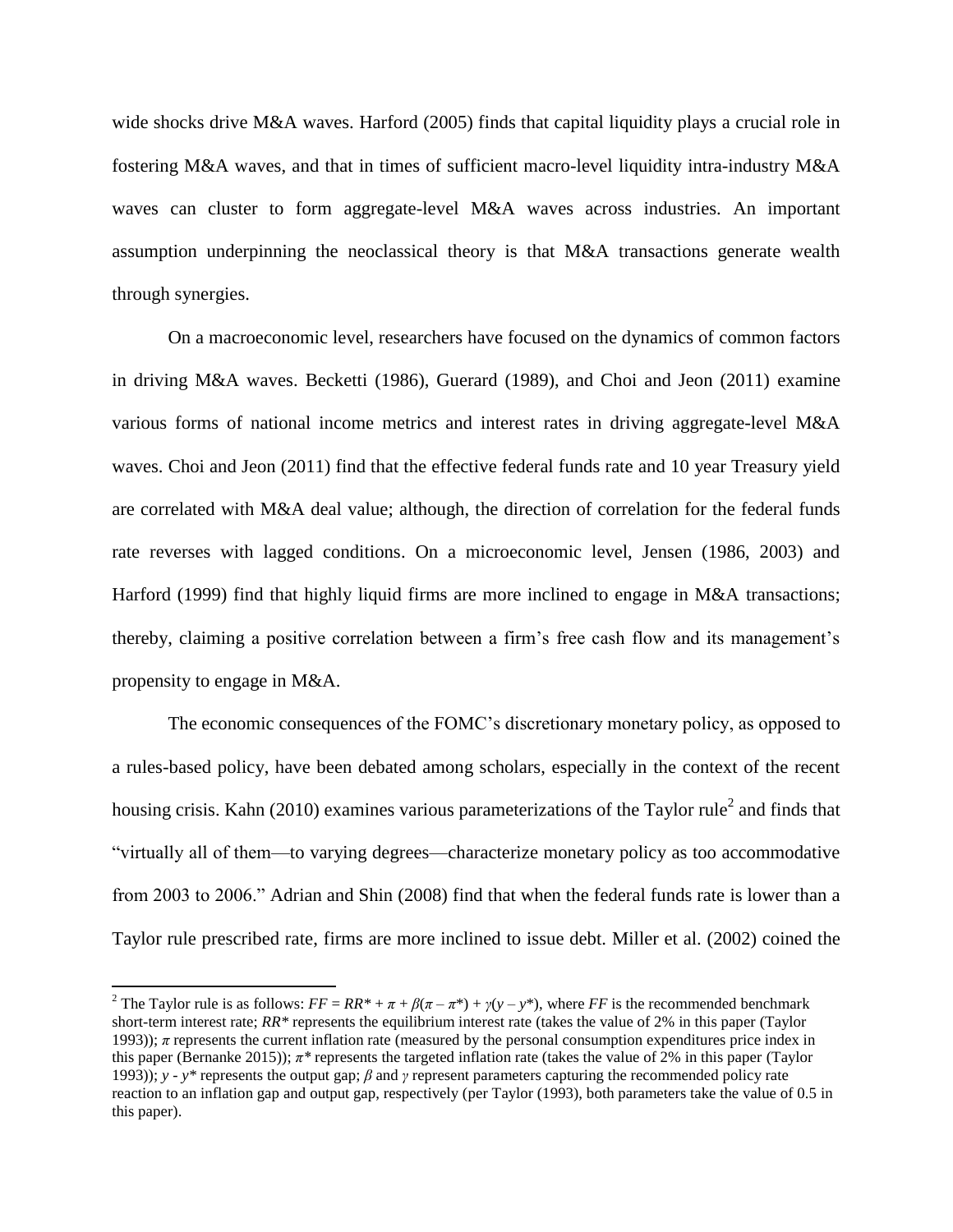term "Greenspan put," which claims that one-sided monetary policy intervention, specifically during precipitous downward asset price movements, can cause investor risk premia to fall dramatically and foster asset bubbles.

While the FOMC's control of the federal funds rate has been thoroughly studied, market reaction to statements and speeches from FOMC meetings and members is a relatively novel subject in academia. Blinder (1998) emphasizes the importance of transparent and unambiguous central bank communication in enhancing market confidence and helping central bankers achieve their goals. In a survey of literature on central bank communication, Blinder et al. (2008) report that empirical evidence supports that "communication can be an important and powerful part of the central bank's toolkit since it has the ability to move financial markets, to enhance the predictability of monetary policy decisions, and potentially to help achieve central banks' macroeconomic objectives." Hayo et al. (2012) find that Federal Reserve communication moves equity and debt markets in the intended direction, and short-term securities are more elastic in response to communication than long-term securities. Thereby, the FOMC's strategic communication to the public has the potential to be as much of a monetary tool as actual open market operations. As of the writing of this paper, the relationship between M&A activity and Fed communication has not been studied with econometric methods.

#### **3. Theory**

Next, I outline the economic and financial theories connecting my model's independent variables with M&A activity. The variables used in this paper along with respective descriptions are listed in Table 1 in the Appendix. M&A transactions, depending on the acquirer's intention, can take on various forms. Generally speaking, an acquirer is either strategically or financially motivated; the former is pursuing external growth through expanding its market share, vertical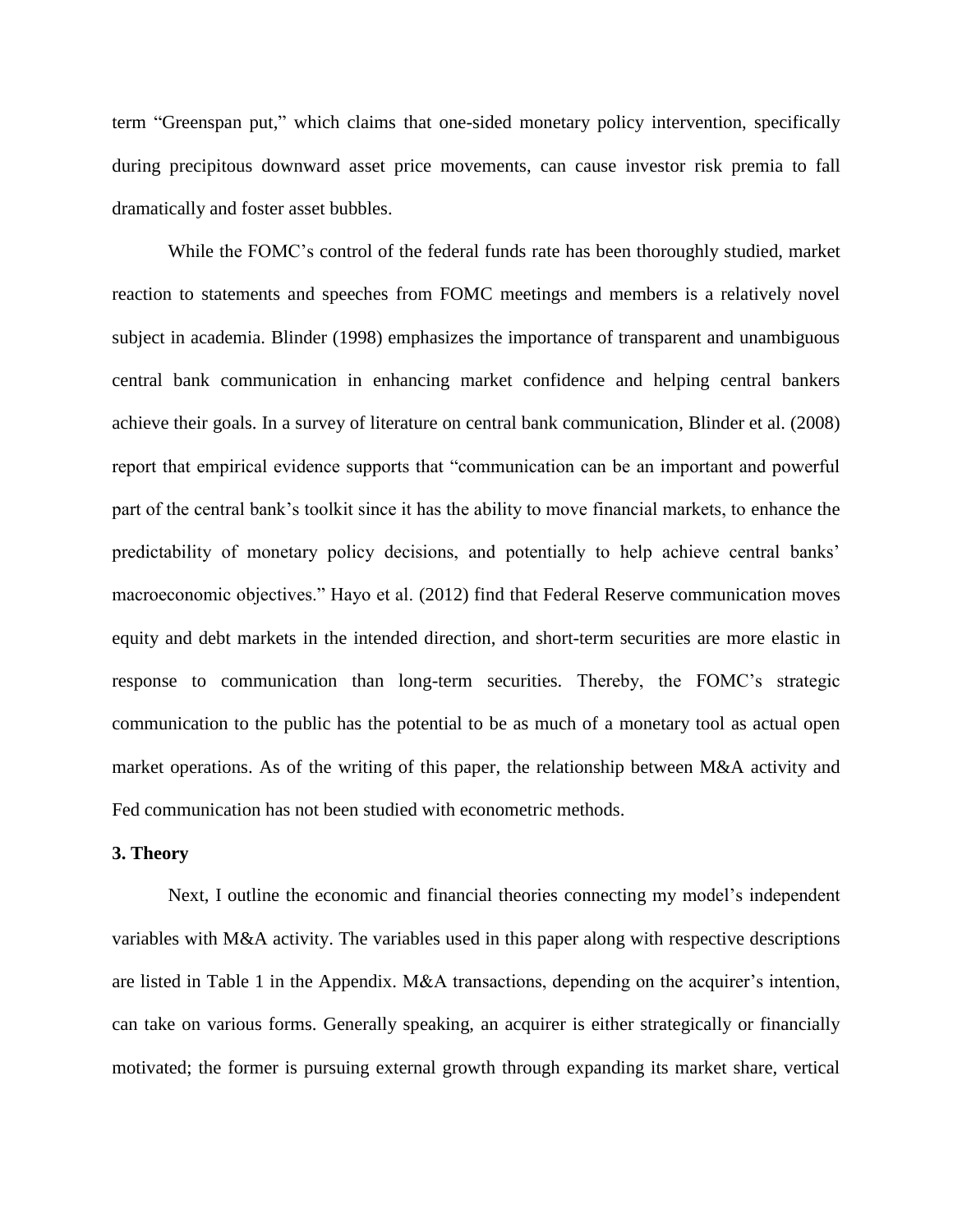integration, or business lines, while the latter is seeking to maximize its return on investment (ROI) by collecting dividends and/or selling its equity stake in the future. Strategic acquisitions vary in the share of equity and debt financing, while financially motivated acquirers, especially private equity funds, primarily finance acquisitions with debt to boost the expected ROI from its relatively small equity investment. Thereby, equity and bond market conditions can have uniquely different effects on driving strategic and financial investors to acquire a target firm.

Through managing the supply of money, or credibly signaling future monetary policy, the Fed can affect M&A activity. Although the Fed's main monetary policy tool, the federal funds rate, does not directly influence M&A financing or valuation, it does have a profound indirect effect. Per Harford's (2005) findings, the most important determinant of aggregate-level M&A waves is sufficient macro liquidity, "The increase in capital liquidity and reduction in financing constraints that is correlated with high asset values must be present." While the federal funds rate has a direct influence on the short-term side of the yield curve, long-term rates are determined by market forces. Since long-term rates are a function of expected future inflation and expected future short-term rates, the FOMC can influence long-term rates by communicating credible forward guidance with stable inflation in regard to its monetary policy plans. Moreover, in response to the Great Recession, the Fed has adopted a new monetary policy tool that has directly influenced long-term rates; per Gagnon et al.'s (2010) findings, the Fed's large scale asset purchase programs, or quantitative easing, has an "economically meaningful and longlasting reductions in longer-term interest rates on a range of securities, including securities that were not included in the purchase programs" by a reduction in risk premia. Although, presumably, quantitative easing will be reserved as a monetary tool of last resort, it can be used to manage macro liquidity conditions when warranted.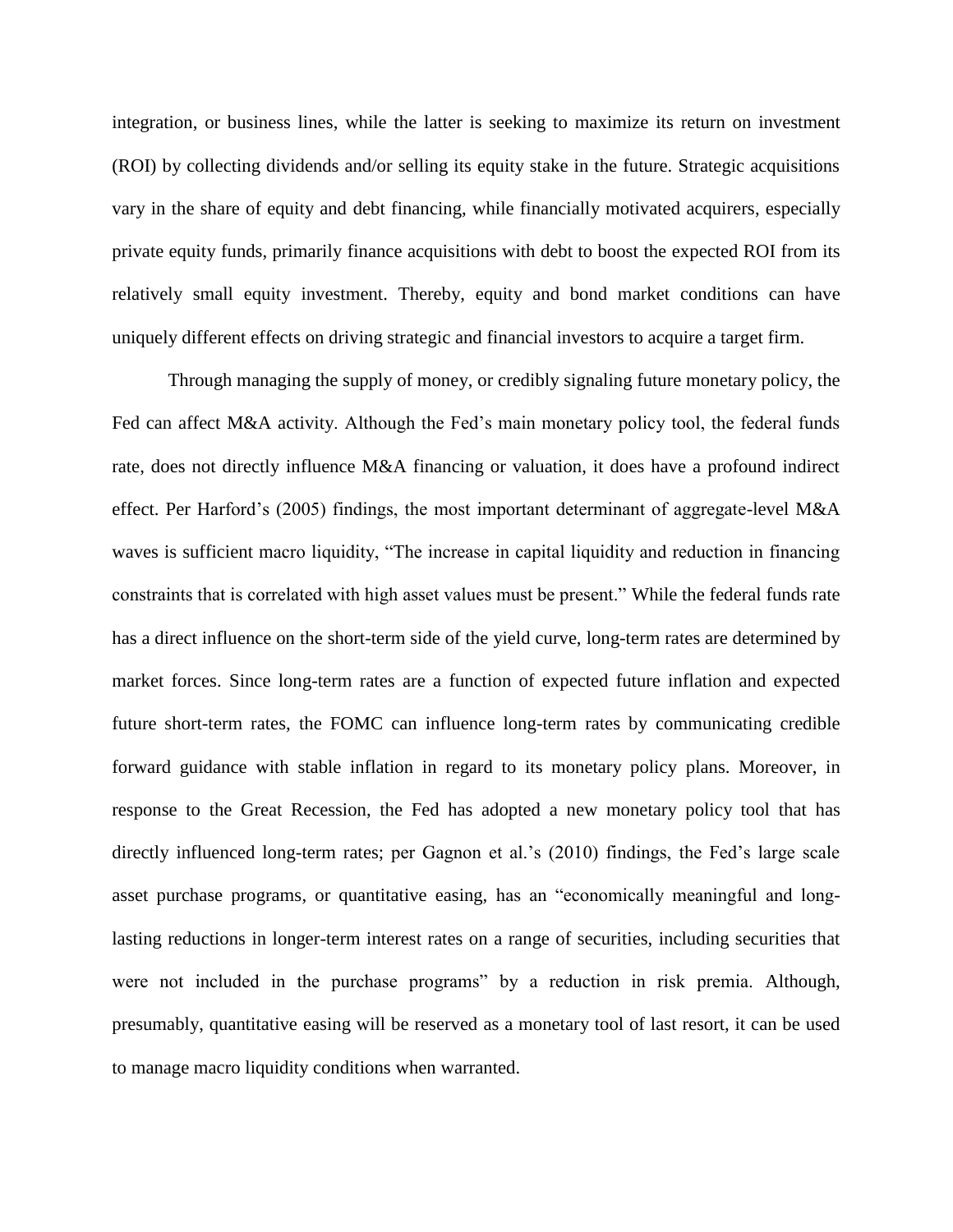A corollary question is how the Fed influences aggregated M&A value. To understand this I first delve into business valuation methods. The determination of the compensation paid for a target firm usually involves considering multiple valuation approaches. These can be dichotomized by the market approach (historical comparable transaction metrics and comparable company market capitalization) and the income approach (discounting expected future income). The market approach is highly dependent on current and historical stock market conditions, as a bullish market would inflate the value of comparable companies and, hence, the total compensation paid for a target company. The forward looking nature of the income approach, which involves forecasting pro forma income and discounting these to the present value, causes it to be a more assumption-sensitive valuation—depending on the expected earnings growth rate and appropriate discount rate. The following equation gives the income approach valuation:

$$
V_i = \sum_{t=1}^{\infty} \frac{\pi_{i,t}}{(1+r_i)^t}
$$

where *V* is the present value of firm *i*;  $\pi$  is firm *i*'s net income at time *t*; and *r* is firm *i*'s weighted average cost of capital (WACC) (Gugler et al. 2012). The WACC is determined by the firm's capital structure, cost of equity, cost of debt, and size. Interest expenses are determined by the risk free rate, usually the 10 year Treasury yield, and a firm-specific risk premium (Bodie et al. 2005).

Based on the market valuation approach, ceteris paribus, the Fed can inflate (deflate) comparable valuation metrics through monetary easing (tightening)—or credibly signaling its intention to in the future—and thereby lowering (raising) interest rates, and causing capital to flow into (out of) the equities market, where returns are relatively higher (lower). Likewise to the market approach, the Fed can inflate (deflate) the present value of a firm's future earnings through monetary easing (tightening), lowering (raising) the risk free rate, and thereby lowering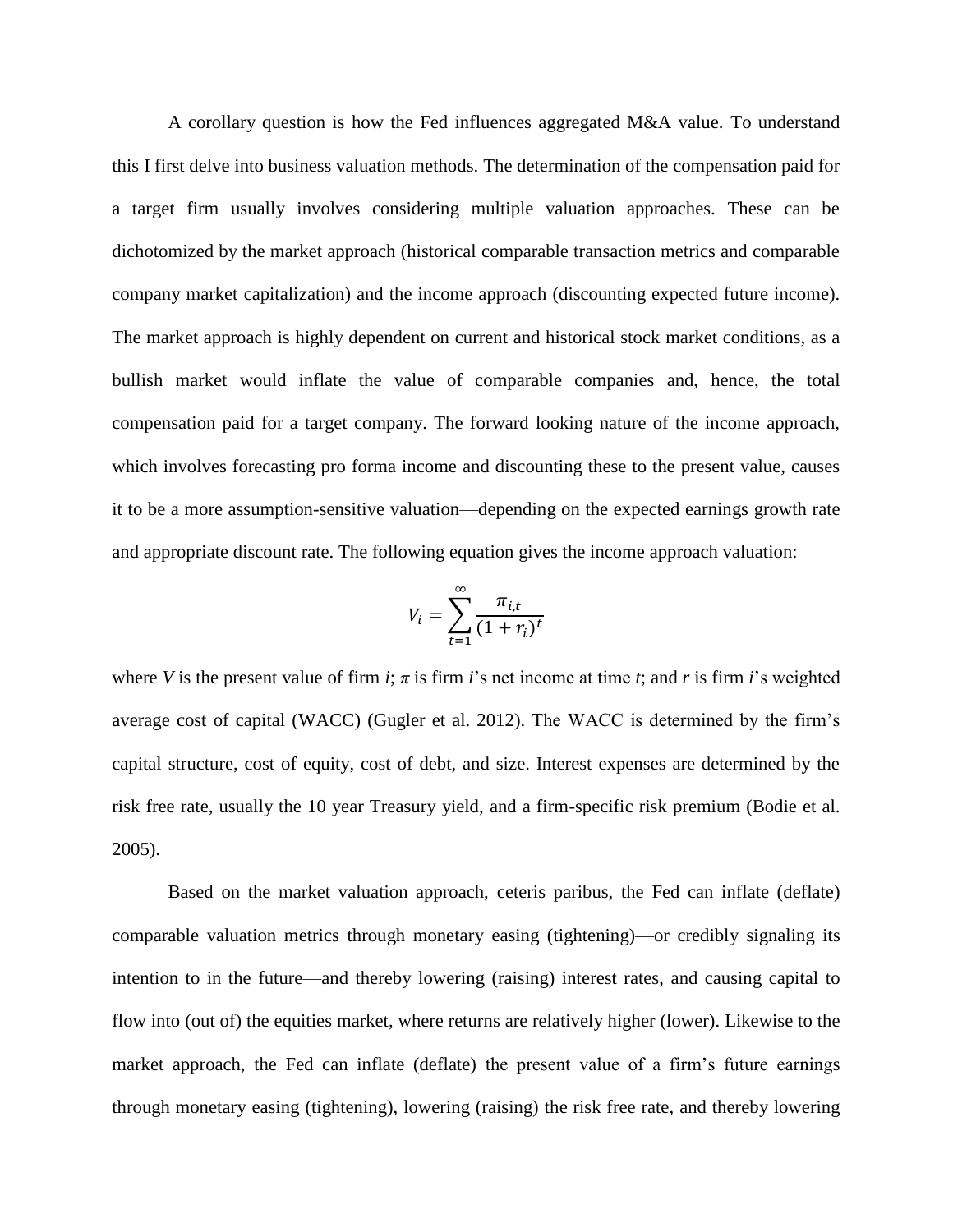(raising) the firm's discount rate, or WACC. Moreover, interest rates determine the firm's expected future net income, assuming the firm is not purely equity-financed. Finally, determining the growth rate of the firm's future income has a significant impact on its present value, and the Fed's stewardship of the economy, or market confidence in the Fed's competency, may also have an impact on expected drivers of earnings growth.

# **4. Data and Methodology**

The data set used in this paper covers the 21-year period from 1994 to 2014. As Figure 1 in the Appendix illustrates, this period contains two M&A cycles. In congruence with the eight scheduled FOMC meetings per year, eight data points are assigned per year. The two dependent variables measuring aggregate-level M&A activity—dollar value (in billions of US Dollars) and number of transactions—are collected from the Institute of Mergers, Acquisitions and Alliances (IMAA). The rationale for including two M&A metrics is to capture a broader measure of M&A activity and examine how the explanatory variables drive M&A cycles. Explanatory variables are collected through various online databases: data pertaining to public perception are collected through analyses of The New York Times articles reporting on FOMC meeting statements; the effective federal funds rate, long-term debt held by the Fed, 10 year Treasury rate, corporate net free cash flow, and real GDP are collected from Federal Reserve Economic Data (FRED) published by the Federal Reserve Bank of St. Louis; FOMC dissenting voting data are retrieved from Thornton and Wheelock (2014); the Taylor rule prescribed interest rates are retrieved from Bernanke (2015); Russell 3000 Index prices are exported from Yahoo! Finance.

I evaluate public sentiment towards Fed communication by examining 168 The New York Times articles covering the FOMC's release of statements immediately following its semiquarterly scheduled meetings. The FOMC began issuing statements summarizing its current view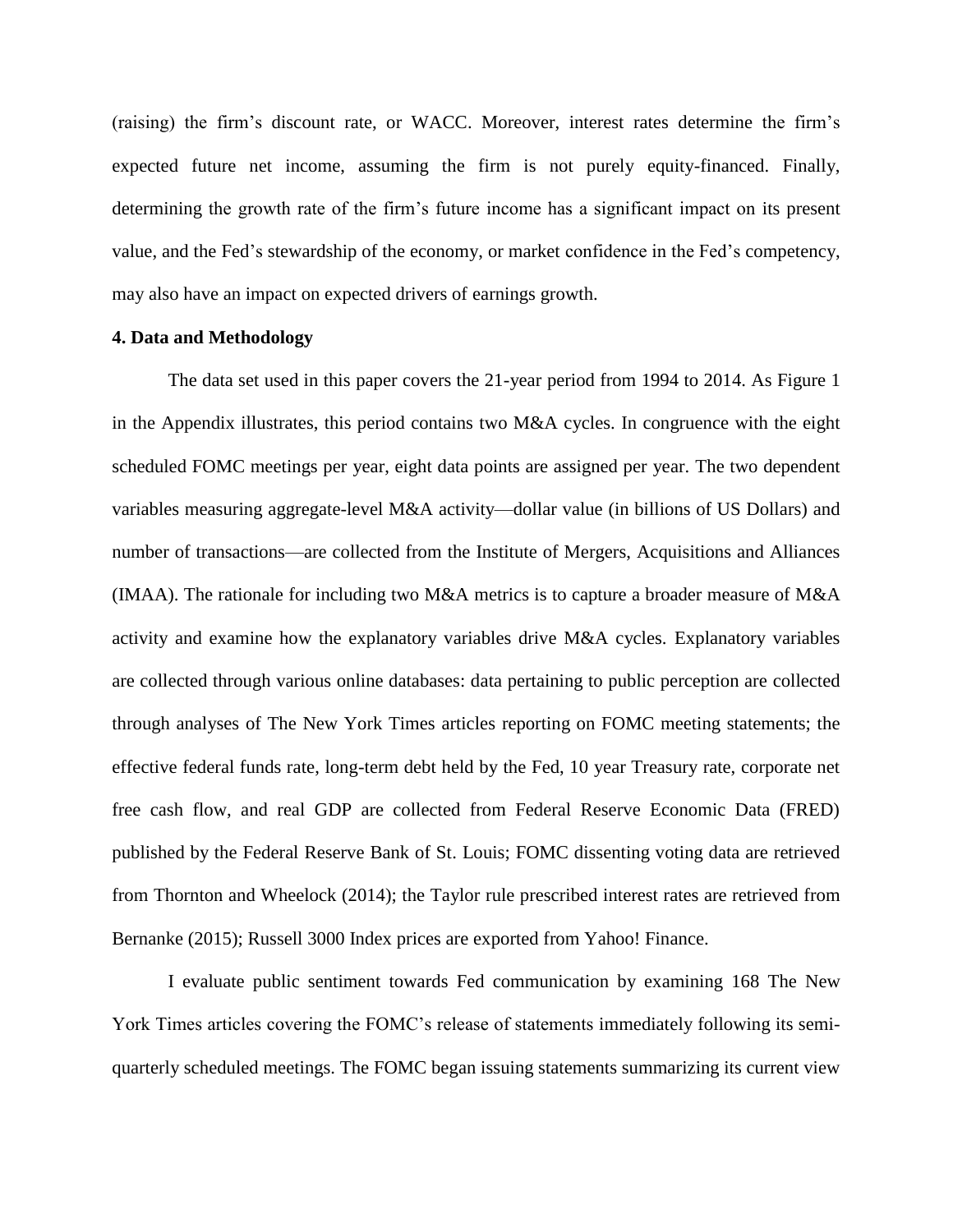on the economy and monetary policy outlook in 1994 (Wynne 2013). I follow Ehrmann and Fratzscher's (2007) use of "content analysis" in assigning numerical values for monetary policy (MP) and economic outlook (EO) insinuations. I define monetary policy guidance as the FOMC's opined view on the direction the federal funds rate target, or in recent times other asset purchase programs, will take. I construct four variables to capture FOMC statement effect by assigning MP+ (MP-) with a value of  $1$  (-1) for a dovish (hawkish) monetary policy guidance; EO+ (EO-) are assigned a value of 1 (-1) based on a positive (negative) economic outlook by the FOMC. In cases where the FOMC's statement is abjectly ambiguous or neutral, I assign a value of 0 to the MP+/MP- and/or EO+/EO- variables. To capture whether dissenting members of the FOMC cause uncertainty over future monetary policy and thereby discourage managers to engage in M&A, I have included the number of dissenting votes per FOMC meeting. Since 2002, dissenting votes have been made public immediately after each meeting, prior to then voting information was released after the subsequent meeting (Wynne 2013).

In addition to qualitative variables capturing the Fed's effect on markets, I include open market operation variables such as the effective federal funds rate, the difference between the federal funds rate and a Taylor rule prescribed interest rate, and the Fed's holding of long-term debt. Deviations from a Taylor rule recommended federal funds rate are intended to investigate whether discretionary monetary policy decisions contribute to driving M&A waves. Long-term debt—categorized by maturity at the respective reporting date (1 to 5 years; 5 to 10 years; and over 10 years)—comprises of US Treasury securities, federal agency securities, and mortgagebacked securities. Since reaching the zero-bound of the federal funds rate at the onset of the subprime mortgage crisis, the FOMC has decided to engage in large scale purchases of long-term debt to further ease credit conditions. Data points for long-term debt are only available beginning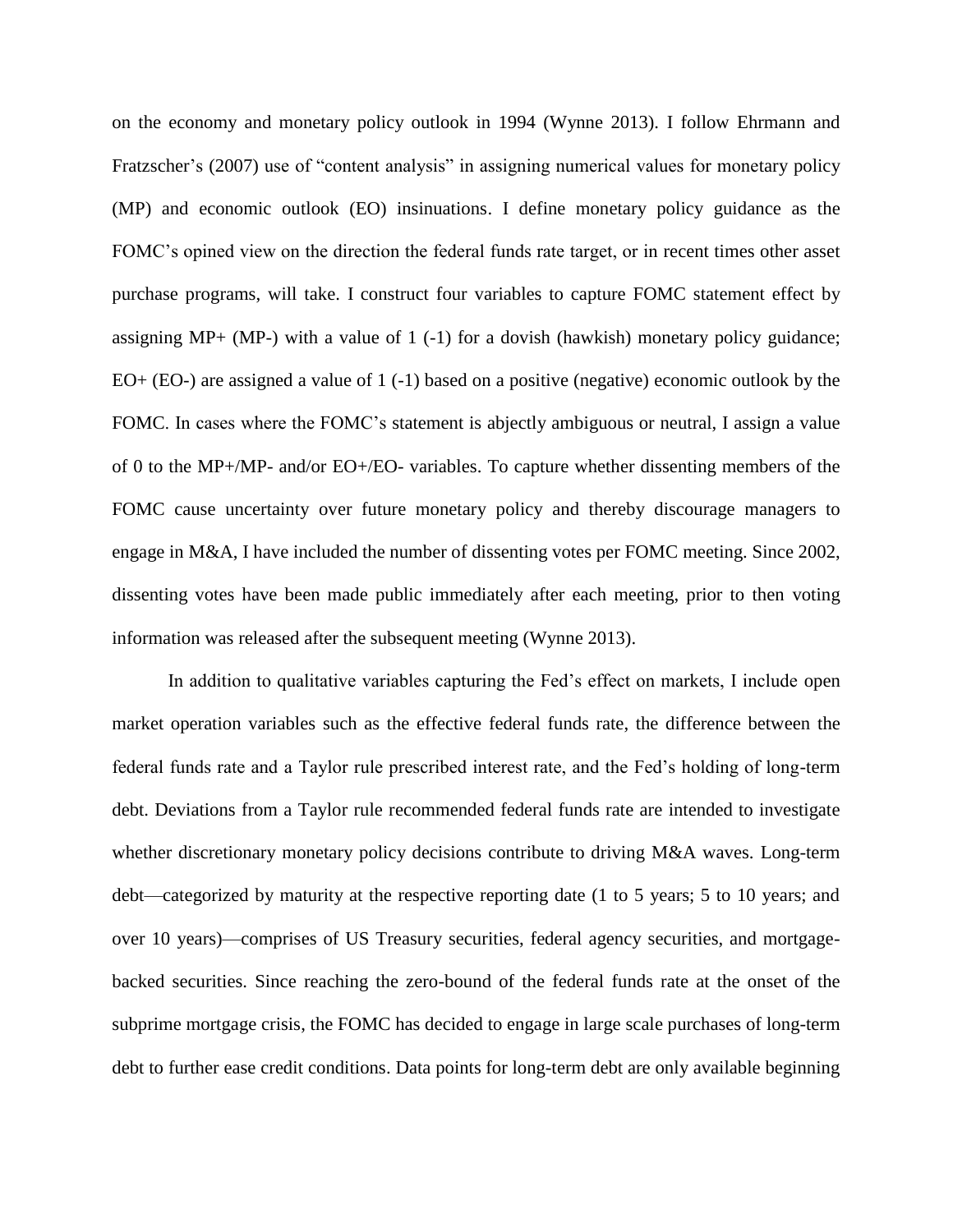in the year 2003. Figures 2 and 3, both shown in the Appendix, illustrate all Fed-related variables used.

To control for financial market variables Gort (1969), Guerard (1989), and Choi and Jeon (2011) find significantly correlated with M&A activity, I include the 10 year Treasury yield and Russell 3000 Index<sup>3</sup> as proxies for the bond and stock market, respectively. To control for macroeconomic variables Becketti (1986), Guerard (1989), and Choi and Jeon (2011) find significantly correlated with M&A activity, I include corporate net cash flow and real GDP as proxies for corporate liquidity and national income, respectively. For graphs depicting financial and macroeconomic control variables, see Figures 4 and 5, respectively, in the Appendix.

# **5. Results**

 $\overline{\phantom{a}}$ 

I begin my analysis with two correlation matrices, one where the two dependent variables are lagged by one year and one without a lag—shown with Tables 3 and 2, respectively, in the Appendix. Since data pertaining to the Fed's holding of long-term debt are only available beginning in the year 2003, and all three of the variables representing the Fed's holding of various maturing securities are highly correlated with proxies capturing the stock market (RUSS), bond market (10\_YR), corporate liquidity (CNCF), and national income (GDP), I have eliminated long-term debt from the OLS analysis. I then conduct four OLS regression analyses with the dependent M&A variables, as follows:

$$
y_{t} = \hat{\beta}_{0} + \hat{\beta}_{FF} x_{FF,t} + \hat{\beta}_{FF-T} x_{FF-T,t} + \hat{\beta}_{E0+} x_{E0+,t} + \hat{\beta}_{E0-} x_{E0-,t} + \hat{\beta}_{MP+} x_{MP+,t} + \hat{\beta}_{MP-} x_{MP-,t}
$$
  
+  $\hat{\beta}_{DIS} x_{DIS,t} + \hat{\beta}_{RUSS} x_{RUSS,t} + \hat{\beta}_{10\_YR} x_{10\_YR,t} + \hat{\beta}_{CNCF} x_{CNCF,t} + \hat{\beta}_{GDP} x_{GDP,t} + \varepsilon_{t},$ 

where y represents the observed M&A activity metric at time *t*;  $\hat{\beta}_0$  represents the estimated slope intercept;  $\hat{\beta}_{FF,FF-T,...,CNCF, GDP}$  represent the estimated slope coefficients for the explanatory

 $3$  The Russell 3000 Index measures the performance of the 3,000 largest publicly traded US firms by market capitalization, covering 98% of the total US stock market capitalization ("Russell" 2015).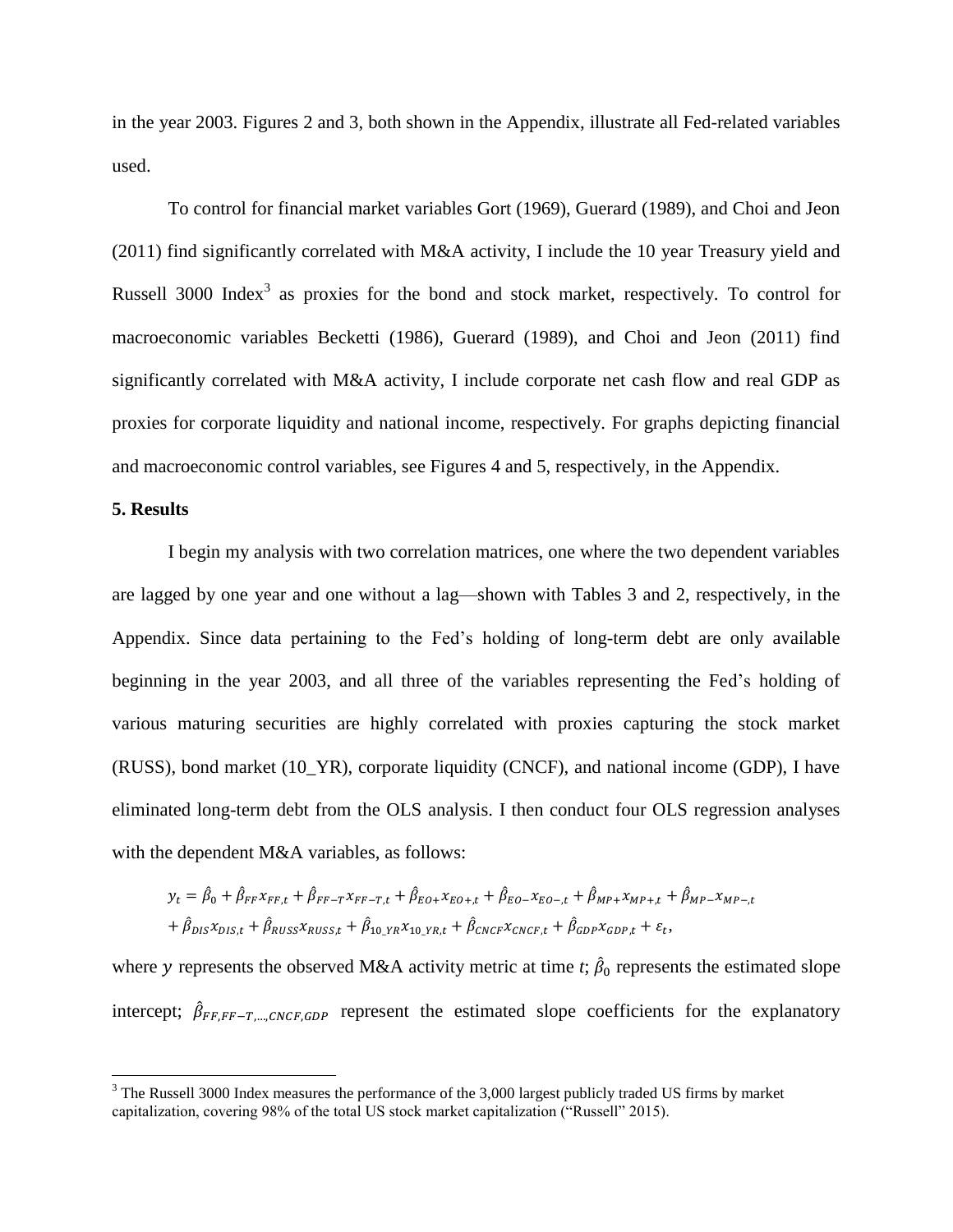variables;  $x_{FF,FF-T,...,CNCF,GDP}$  represent the observed values for the explanatory variables at time *t*; and  $\varepsilon$  represents the residual error at time  $t$  (Hansen 2015, 87).

Table 4, shown in the Appendix, depicts the results of the four OLS models. Of the Fedrelated explanatory variables, the federal funds rate, the deviation from a Taylor rule recommended federal funds rate, and monetary policy signaling are significant in at least one of the four models. The federal funds rate is the most significant variable endogenous to the Fed. Choi and Jeon (2011) also report a positive relationship between the federal funds rate and M&A activity. Although interest rates are presumed to be negatively correlated with investment activities, such as M&A transactions, this positive relationship may highlight the Fed's attempt to smooth the business cycle by proactively countering swings in asset markets. When contrasting the Fed's discretionary targeting of the federal funds rate to a Taylor rule recommended short-term rate, negative deviations (where the federal funds rate is lower than recommended by a Tylor rule) appear to spur M&A activity with a lagged adjustment. This relationship can be seen in the recent M&A cycle, which was characterized, especially in its ascension, by negative deviations from a Taylor rule (Kahn 2010). Economic outlook statements seem to have no effect on M&A activity. Monetary policy signaling, however, does appear to be correlated with M&A activity. Without lag, signaling of an expansion of the money supply appears to coincide with a decrease in M&A frequency. With a one year lag, this relationship reverses as dovish statements appears to correlate with an increase in M&A frequency and value. The reversed relationship may also be explained by the Fed's proactive steering of the economy, as dovish monetary policy guidance are more likely to coincide with dismal outlooks on financial or economic conditions. Similarly, hawkish monetary policy statements are positively correlated with M&A value, as a signaling of contractionary monetary policy coincides with a booming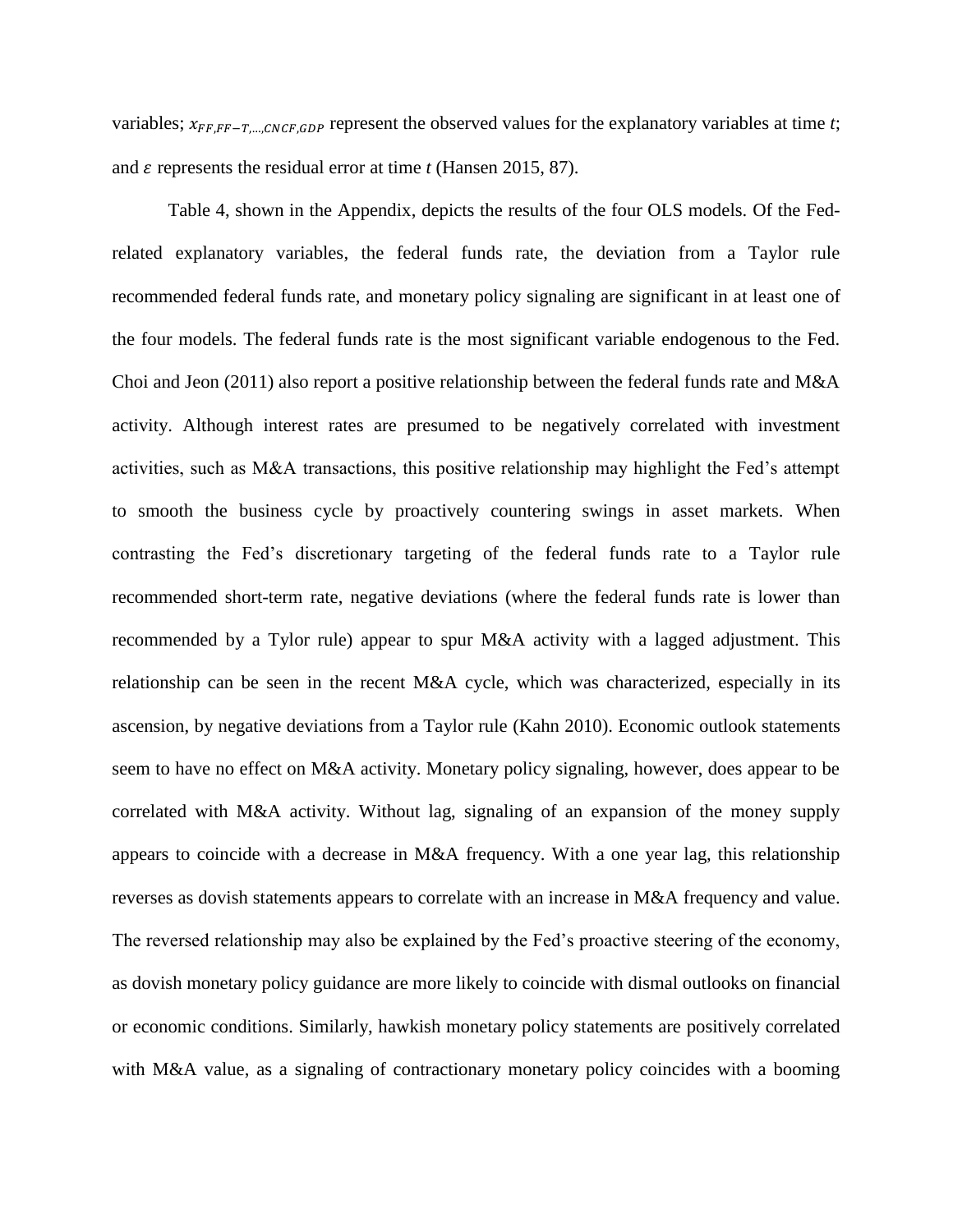economy and, in turn, favorable conditions for M&A activity. The number of dissenting FOMC members does not appear to have an influence on M&A activity.

Next I analyze the four financial and macroeconomic control variables. In congruence with the empirical findings of Gort (1969), Guerard (1989), and Choi and Jeon (2011), and the theoretical framework by Schleifer and Vishny (2003) and Rhodes-Kropf and Viswanathan (2004), the stock market proxy variable is positively correlated with all four M&A metrics at the 0.01 significance level. Similarly, in support of Becketti's (1986) findings, long-term interest rates, captured by the 10 year Treasury yield, are negatively correlated with M&A frequency. This supports the negative relationship between investments and interest rates, as firms and investors are more inclined to engage in debt-financed M&A activities when interest rates are low. Aggregated corporate liquidity appears to have a positive relationship with M&A frequency, as per Harford (2005) and Choi and Jeon's (2011) findings. When regressed with M&A frequency and value lagged by one year, corporate liquidity is statistically insignificant or becomes negative, respectively; alternative free cash flow allocation options such as investment in internal growth, share repurchase programs, or dividend distributions may explain the temporal effect on the relationship between liquidity and M&A activity. Contrary to previous findings, my results indicate GDP to be negatively correlated with M&A frequency; however, M&A value lagged by one year is positively associated with GDP.

#### **6. Conclusion**

This paper examined the Fed's influence on US M&A activity, measured both in frequency and dollar volume, in the timespan from 1994 to 2014. The Fed's ability to move markets and dampen the business cycle has been researched extensively; how monetary policy drives M&A dynamics, however, has received less attention. Welfare-destructive M&A cycles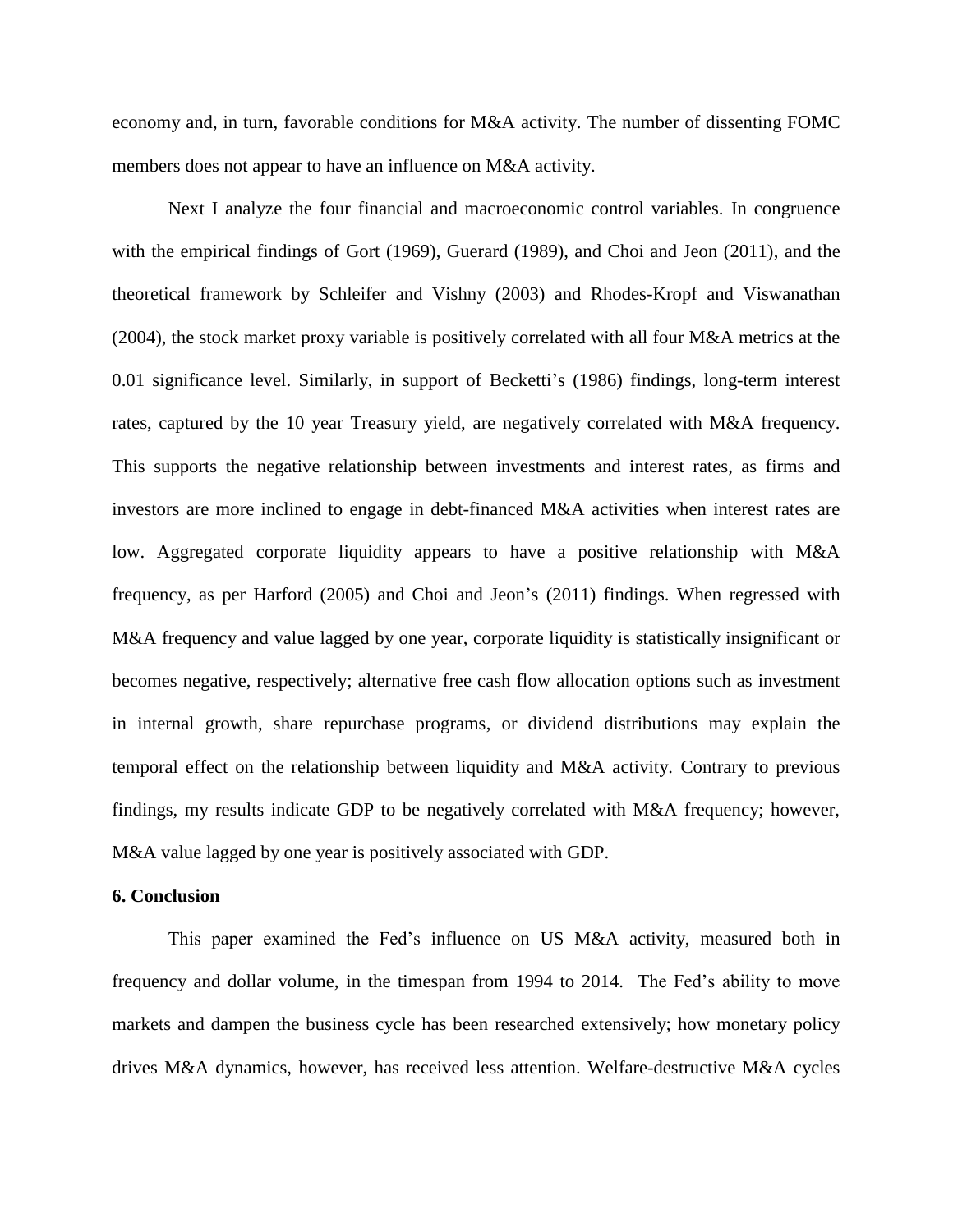pose a threat to the real economy, especially with M&A transactions summing to over \$2 trillion in 2014. Existing literature on M&A activity in the context of monetary policy has focused on the federal funds rate as the sole proxy variable for monetary policy. Since reaching the zerobound of the federal funds rate, the Fed has implemented new and unorthodox monetary policy tools which may influence M&A dynamics. To capture more subtle, Fed-related effects on the M&A market, some of which have already been found to move other financial markets, I include the Fed's forward guidance on monetary policy, economic signaling, dissent within, quantitative easing programs, and deviations from a Taylor rule recommended federal funds rate in my model. Also, I include four macroeconomic and financial control variables found significantly correlated with M&A activity by previous authors.

The chief results of my OLS analysis are summarized as follows. The federal funds rate is positively correlated with both M&A frequency and volume. Although the direction of the relationship is unintuitive at first, it corresponds with the Fed's lean against the wind policy; when M&A activity is overheating, the Fed increases the federal funds rate, and vice versa. With the M&A metrics lagged by one year, a negative deviation from a Taylor rule recommended federal funds rate (when the federal funds rate is below the Taylor rate) increases both M&A frequency and dollar volume; this relationship is most prominent in the low interest rate period of 2003 to 2007. Dovish communication signaling future easing, issued through FOMC statements, is negatively correlated with M&A activity, and positively correlated with a one year lag. This, too, is in congruence with the Fed's lean against the wind policy. Among the control variables, I found GDP, and the stock and bond markets most significantly correlated with M&A frequency. For M&A dollar volume, GDP, the stock market, and corporate net cash flow are most significant. Due to high multicollinearity and limited availability of data, I did not include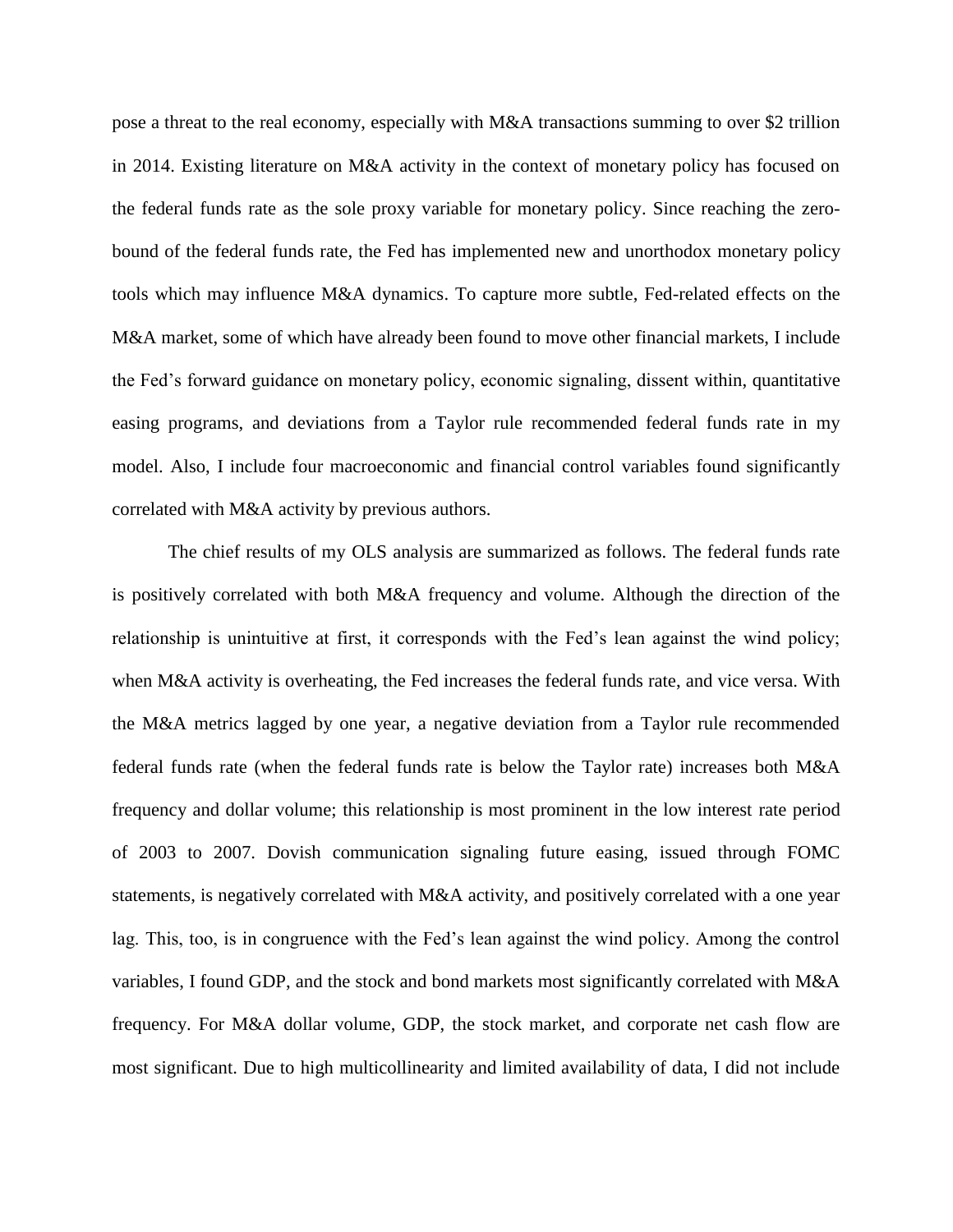the Fed's holding of long-term debt, designed to capture the quantitative easing programs, in the regression analysis.

Further expanding the examination of central banks' effect on M&A activity would build upon my findings. Endogenizing quantitative easing in a model explaining M&A activity would shed light on a relatively uncharted monetary tool. Including cross-border transactions, which are becoming more popular, and non-US deals in the analysis would produce more expansive and applicable findings. Also, accounting for the intricate harmony in monetary policy across major central banks in modeling M&A waves would explain the dynamics driving cross-border deals. Finally, the development of a more refined theoretical framework, one that central bankers could include in monetary policy calculations, would further benefit the understanding of M&A waves and appropriate monetary policy response.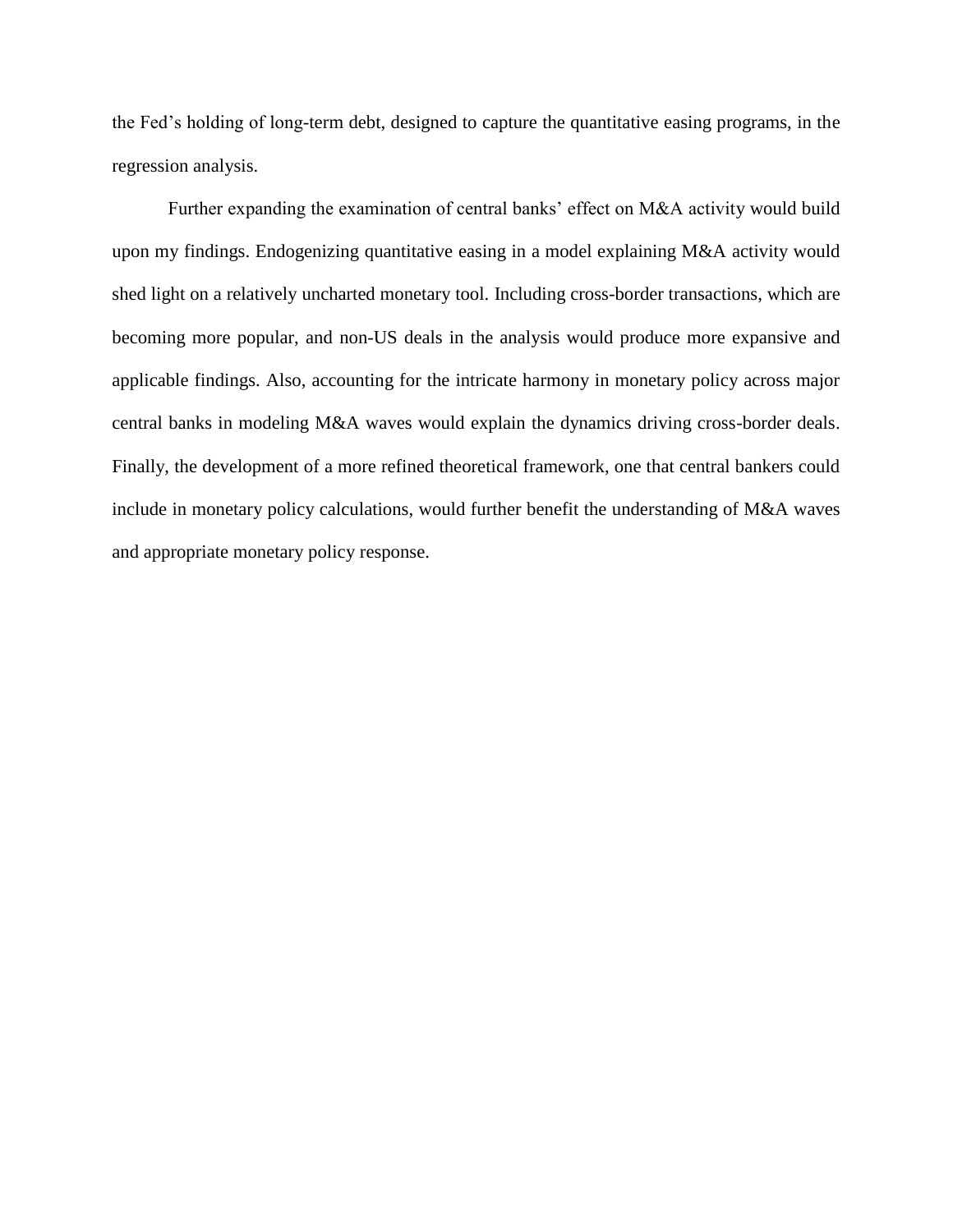# **Appendix**

|             | <b>Table 1.</b> Variable Description                                                                                                         |
|-------------|----------------------------------------------------------------------------------------------------------------------------------------------|
| Variable    | Description                                                                                                                                  |
| NUM D       | Aggregated number of M&A transactions announced                                                                                              |
| VAL D       | Aggregated value of M&A transaction announced (in billions of 2009 USD)                                                                      |
|             | NUM_D_L1 Aggregated number of M&A transactions announced with one year lag                                                                   |
| VAL D L1    | Aggregated value of M&A transaction announced with one year lag (in billions of 2009 USD)                                                    |
| FF          | Effective federal funds rate                                                                                                                 |
| $FF-T$      | Effective federal funds rate minus the Taylor rule prescribed interest rate                                                                  |
| $EO+$       | Dummy variable indicating a positive economic outlook by the FOMC                                                                            |
| EO-         | Dummy variable indicating a negative economic outlook by the FOMC                                                                            |
| $MP+$       | Dummy variable indicating a future loosening of monetary conditions by the FOMC                                                              |
| $MP-$       | Dummy variable indicating a future tightening of monetary conditions by the FOMC                                                             |
| <b>DIS</b>  | Number of FOMC voting members voting against the FOMC's policy action                                                                        |
| <b>RUSS</b> | Closing price of the Russell 3000 Index                                                                                                      |
| 10 YR       | 10 year Treasury yield                                                                                                                       |
| <b>CNCF</b> | Corporate net cash flow (in billions of 2009 USD)                                                                                            |
| <b>GDP</b>  | Real GDP (in billions of 2009 USD)                                                                                                           |
| $1 - 5$     | Federal Reserve holdings of Treasury securities, agency debt, and mortgage-backed securities with remaining maturitiy between 1 and 5 years  |
| $5 - 10$    | Federal Reserve holdings of Treasury securities, agency debt, and mortgage-backed securities with remaining maturitiy between 5 and 10 years |
| >10         | Federal Reserve holdings of Treasury securities, agency debt, and mortgage-backed securities with remaining maturitiy in excess of 10 years  |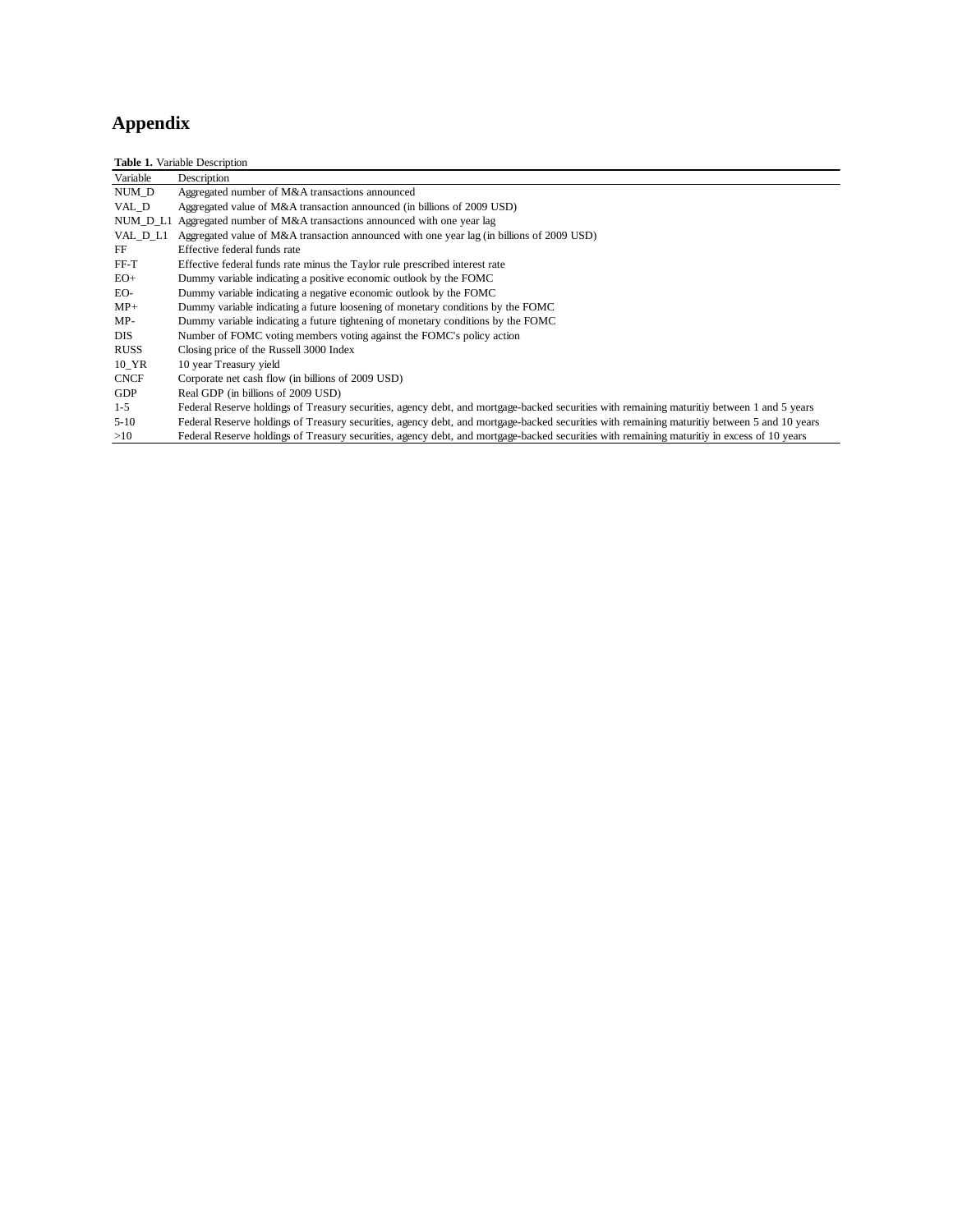| $\frac{1}{2}$      |                                       |               |                |               |                                                   |                      |      |         |                                                                            |                    |         |            |        | 0.00                                                                                                                                                                                                                                                                                                                  |                                      | $\frac{1}{2}$             |         |                        |                  |                   |                   |         |                      |                                                                                                                                                                                                                                                                                 |     |                  |                       |               |                |                    |                     | $1.00\,$ |
|--------------------|---------------------------------------|---------------|----------------|---------------|---------------------------------------------------|----------------------|------|---------|----------------------------------------------------------------------------|--------------------|---------|------------|--------|-----------------------------------------------------------------------------------------------------------------------------------------------------------------------------------------------------------------------------------------------------------------------------------------------------------------------|--------------------------------------|---------------------------|---------|------------------------|------------------|-------------------|-------------------|---------|----------------------|---------------------------------------------------------------------------------------------------------------------------------------------------------------------------------------------------------------------------------------------------------------------------------|-----|------------------|-----------------------|---------------|----------------|--------------------|---------------------|----------|
| $5 - 10$           |                                       |               |                |               |                                                   |                      |      |         |                                                                            |                    |         |            |        | $^{1.00}_{0.90}$                                                                                                                                                                                                                                                                                                      |                                      | $5-10$                    |         |                        |                  |                   |                   |         |                      |                                                                                                                                                                                                                                                                                 |     |                  |                       |               |                |                    | $\frac{0.00}{0.90}$ |          |
| $-5$               |                                       |               |                |               |                                                   |                      |      |         |                                                                            |                    |         |            |        | $6.83$<br>0.85                                                                                                                                                                                                                                                                                                        |                                      | $-5$                      |         |                        |                  |                   |                   |         |                      |                                                                                                                                                                                                                                                                                 |     |                  |                       |               |                | $\frac{888}{0.34}$ |                     |          |
| GDP                |                                       |               |                |               |                                                   |                      |      |         |                                                                            |                    |         |            |        |                                                                                                                                                                                                                                                                                                                       |                                      | GDP                       |         |                        |                  |                   |                   |         |                      |                                                                                                                                                                                                                                                                                 |     |                  |                       |               |                |                    |                     |          |
| CNCF               |                                       |               |                |               |                                                   |                      |      |         |                                                                            |                    |         |            |        | 1.888075                                                                                                                                                                                                                                                                                                              |                                      | <b>CNCF</b>               |         |                        |                  |                   |                   |         |                      |                                                                                                                                                                                                                                                                                 |     |                  |                       | 1.888075      |                |                    |                     |          |
| $10\_\text{YR}$    |                                       |               |                |               |                                                   |                      |      |         |                                                                            |                    |         |            |        | $388780$<br>$-989780$                                                                                                                                                                                                                                                                                                 |                                      | 10 YR                     |         |                        |                  |                   |                   |         |                      |                                                                                                                                                                                                                                                                                 |     |                  | $388780$<br>$-988780$ |               |                |                    |                     |          |
| <b>RUSS</b>        |                                       |               |                |               |                                                   |                      |      |         |                                                                            |                    |         |            |        | 1.676888876                                                                                                                                                                                                                                                                                                           |                                      | <b>RUSS</b>               |         |                        |                  |                   |                   |         |                      |                                                                                                                                                                                                                                                                                 |     |                  | 1.0688877             |               |                |                    |                     |          |
| SIQ                |                                       |               |                |               |                                                   |                      |      |         |                                                                            |                    |         |            |        | $\frac{8}{10}$ $\frac{3}{9}$ $\frac{8}{9}$ $\frac{8}{9}$ $\frac{3}{9}$ $\frac{3}{9}$ $\frac{3}{9}$ $\frac{3}{9}$ $\frac{3}{9}$ $\frac{3}{9}$ $\frac{3}{9}$ $\frac{3}{9}$ $\frac{3}{9}$ $\frac{3}{9}$ $\frac{3}{9}$ $\frac{3}{9}$ $\frac{3}{9}$ $\frac{3}{9}$ $\frac{3}{9}$ $\frac{3}{9}$ $\frac{3}{9}$ $\frac{3}{9}$  |                                      | SIC                       |         |                        |                  |                   |                   |         |                      |                                                                                                                                                                                                                                                                                 |     |                  |                       |               |                |                    |                     |          |
| È.                 |                                       |               |                |               |                                                   |                      |      |         |                                                                            |                    |         |            |        | $3.9828$<br>$-7.960$<br>$-7.960$<br>$-7.960$<br>$-7.960$<br>$-7.960$                                                                                                                                                                                                                                                  |                                      | È                         |         |                        |                  |                   |                   |         |                      |                                                                                                                                                                                                                                                                                 |     |                  |                       |               |                |                    |                     |          |
| $\rm{MP}+$         |                                       |               |                |               |                                                   |                      |      |         |                                                                            |                    |         |            |        | $\begin{array}{c}\n 3.8 \\  -3.8 \\  -1.6 \\  -1.6 \\  \end{array}$                                                                                                                                                                                                                                                   |                                      | $\mathbf{H}^+$            |         |                        |                  |                   |                   |         |                      | $\begin{array}{cccccc}\n1.00 & 0.00 & 0.00 & 0.00 & 0.00 & 0.00 & 0.00 & 0.00 & 0.00 & 0.00 & 0.00 & 0.00 & 0.00 & 0.00 & 0.00 & 0.00 & 0.00 & 0.00 & 0.00 & 0.00 & 0.00 & 0.00 & 0.00 & 0.00 & 0.00 & 0.00 & 0.00 & 0.00 & 0.00 & 0.00 & 0.00 & 0.00 & 0.00 & 0.00 & 0.00 & 0$ |     |                  |                       |               |                |                    |                     |          |
| Ğ,                 |                                       |               |                |               |                                                   |                      |      |         |                                                                            |                    |         |            |        |                                                                                                                                                                                                                                                                                                                       |                                      | EO-                       |         |                        |                  |                   |                   |         |                      |                                                                                                                                                                                                                                                                                 |     |                  |                       |               |                |                    |                     |          |
| $\dot{\mathbb{S}}$ |                                       |               |                |               |                                                   |                      |      |         |                                                                            |                    |         |            |        | $8\%$ $\frac{3}{2}$ $\frac{3}{2}$ $\frac{4}{2}$ $\frac{1}{2}$ $\frac{1}{2}$ $\frac{3}{2}$ $\frac{4}{2}$ $\frac{1}{2}$ $\frac{3}{2}$ $\frac{4}{2}$ $\frac{5}{2}$ $\frac{3}{2}$ $\frac{4}{2}$ $\frac{1}{2}$ $\frac{3}{2}$ $\frac{4}{2}$ $\frac{5}{2}$ $\frac{3}{2}$ $\frac{3}{2}$ $\frac{4}{2}$ $\frac{5}{2}$ $\frac{3$ |                                      | $\vec{Q}$                 |         |                        |                  |                   |                   |         |                      |                                                                                                                                                                                                                                                                                 |     |                  |                       |               |                |                    |                     |          |
| FF-T               |                                       |               | $\frac{8}{10}$ | 0.07          |                                                   |                      |      |         |                                                                            |                    |         |            |        | $\begin{array}{c} 15 \\ 0.17 \\ 0.33 \end{array}$                                                                                                                                                                                                                                                                     |                                      | FF-T                      |         |                        |                  | $\widetilde{100}$ | $rac{0.05}{0.15}$ |         |                      |                                                                                                                                                                                                                                                                                 |     |                  |                       |               |                |                    |                     |          |
| E                  |                                       | $\frac{8}{1}$ | 0.46           | 0.10          | $-0.19$                                           |                      | 0.07 | $-0.22$ |                                                                            | $688$<br>$698$     | $-0.71$ | $-0.54$    |        | -0.63<br>-0.63                                                                                                                                                                                                                                                                                                        |                                      | E                         |         |                        | 0.001            | 0.45              | 0.08              | $-0.17$ | $-0.19$              | 0.05                                                                                                                                                                                                                                                                            |     | $0.38$<br>$0.87$ |                       | ರ ರ ದ<br>ಇದ ದ |                |                    | $-0.63$             |          |
| VAL_D              |                                       | 0.24          | 0.16           | 0.00          | $0.14$<br>$0.14$                                  |                      |      |         | $0.03$<br>$0.01$<br>$0.11$                                                 |                    | 0.32    | 0.35       |        | 0.26                                                                                                                                                                                                                                                                                                                  |                                      | $\mathbf{r}$<br>$\bigcap$ |         | $\tilde{a}$            | $0.22$<br>$0.14$ |                   | 0.01              |         |                      |                                                                                                                                                                                                                                                                                 |     |                  |                       | $-0.08$       | $0.25$<br>0.15 |                    | $\frac{0.05}{0.05}$ |          |
| NUM_D              | 00(1)                                 |               |                | 0.02          | $\begin{array}{c} 13 \\ 0.13 \\ 0.13 \end{array}$ |                      |      | $-0.01$ |                                                                            | $\frac{538}{1000}$ | $-0.12$ | 0.13       |        | $\frac{36}{60}$                                                                                                                                                                                                                                                                                                       |                                      | <b>INAI</b>               | 00.1    | $0.78$<br>0.52<br>0.11 |                  |                   | 0.01              | $-0.07$ | 0.07                 | 8 3 3<br>8 3 3 3<br>8 3 3 3                                                                                                                                                                                                                                                     |     |                  |                       | $-0.35$       | $rac{12}{9}$   |                    | 0.02                |          |
|                    | NUM_D<br>$\ensuremath{\text{VAL}}\_D$ | E             | FFT<br>E       | $\frac{1}{2}$ | ġ                                                 | $\mathbf{\hat{g}}^+$ | È    | SIG     | $\begin{array}{c} \text{RUSS} \\ \text{10\_YR} \\ \text{CNET} \end{array}$ |                    | Ĝ       | $\zeta$ -1 | $5-10$ | $\frac{5}{2}$                                                                                                                                                                                                                                                                                                         | Table 3. Correlation Matrix with Lag | NUM                       | NUM_D_L | $VAL\_L1$              | Ë                | EFT               | Ğ,                | $\beta$ | $\dot{\mathbf{g}}^+$ | È                                                                                                                                                                                                                                                                               | SIC | RUSS             | $10\_{\rm YR}$        | CNCF          | ĝ              | $\sim$             | $5-10$              |          |

>10 -0.05 0.05 -0.63 0.23 0.02 -0.07 -0.06 -0.08 0.36 0.75 -0.79 0.75 0.82 0.94 0.90 1.00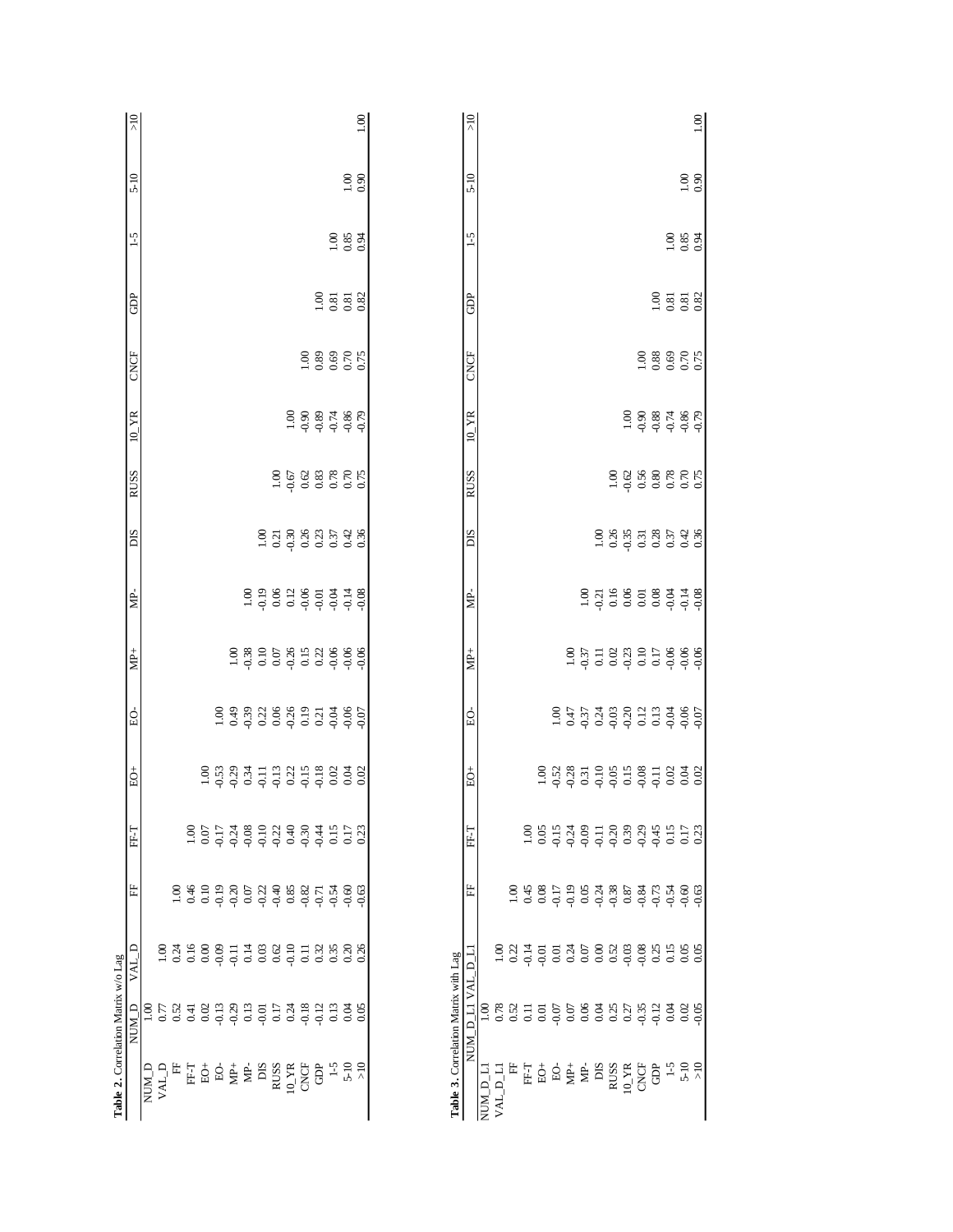#### **Table 4.** OLS Regression Results

|                |                                     | M&A quantity          |                            |                           | M&A value      |                       |                |                       |  |  |  |  |  |  |
|----------------|-------------------------------------|-----------------------|----------------------------|---------------------------|----------------|-----------------------|----------------|-----------------------|--|--|--|--|--|--|
|                | No lag                              |                       | 1 year lag                 |                           | No lag         |                       | 1 year lag     |                       |  |  |  |  |  |  |
|                | Coefficient                         | <b>Standard Error</b> | Coefficients               | <b>Standard Error</b>     | Coefficient    | <b>Standard Error</b> | Coefficients   | <b>Standard Error</b> |  |  |  |  |  |  |
| Intercept      | 1,405.15                            | 377.71                | 1,801.69                   | 402.06                    | $-59.01$       | 75.47                 | $-134.45$      | 84.95                 |  |  |  |  |  |  |
| FF             | $12,973.59$ ***                     | $1,489.57$ ***        | $11,185.99$ ***            | $1,624.80$ <sup>***</sup> | $2,105.04$ *** | 297.64                | $1,616.80$ *** | 343.29 ***            |  |  |  |  |  |  |
| $FF-T$         | 1,271.08                            | 1,233.44              | $-3,409.99$ <sup>***</sup> | $1,267.94$ ***            | 229.91         | 246.46                | $-461.07$ *    | 267.89 *              |  |  |  |  |  |  |
| $EO+$          | $-5.78$                             | 41.78                 | 18.22                      | 44.35                     | 4.51           | 8.35                  | 14.82          | 9.37                  |  |  |  |  |  |  |
| EO-            | 37.56                               | 37.99                 | $-2.91$                    | 39.57                     | 3.71           | 7.59                  | $-1.01$        | 8.36                  |  |  |  |  |  |  |
| $MP+$          | $-95.02$ **                         | 37.97**               | $120.15$ ***               | 38.72 ***                 | $-3.69$        | 7.59                  | 40.52 ***      | $8.18***$             |  |  |  |  |  |  |
| $MP-$          | 57.16                               | 39.69                 | 15.69                      | 42.60                     | $13.34$ *      | $7.93$ $*$            | $-6.96$        | 9.00                  |  |  |  |  |  |  |
| <b>DIS</b>     | $-0.23$                             | 23.94                 | 5.87                       | 26.50                     | $-5.65$        | 4.78                  | $-5.17$        | 5.60                  |  |  |  |  |  |  |
| <b>RUSS</b>    | $0.57$ ***                          | $0.17$ ***            | $1.03$ ***                 | $0.18***$                 | $0.26$ ***     | $0.03$ <sup>***</sup> | $0.16$ ***     | $0.04$ <sup>***</sup> |  |  |  |  |  |  |
| $10$ _YR       | $-7,598.41$ **                      | $3,084.33$ **         | $-7,217.84$ **             | $3,351.91$ **             | $-593.45$      | 616.30                | $-158.76$      | 708.19                |  |  |  |  |  |  |
| <b>CNCF</b>    | $0.53$ ***                          | $0.16***$             | 0.15                       | 0.16                      | 0.05           | $0.03$ <sup>*</sup>   | $-0.07$ **     | $0.03$ <sup>**</sup>  |  |  |  |  |  |  |
| <b>GDP</b>     | $-0.09$ <sup>**</sup>               | $0.04$ **             | ***<br>$-0.10$             | $0.04$ ***                | $-0.01$        | 0.01                  | $0.02$ **      | $0.01$ **             |  |  |  |  |  |  |
| $R^2$          | 0.58                                |                       | 0.59                       |                           | 0.71           |                       | 0.64           |                       |  |  |  |  |  |  |
| Adjusted $R^2$ | 0.55                                |                       | 0.56                       |                           | 0.69           |                       | 0.61           |                       |  |  |  |  |  |  |
|                | Significant at the 0.10 alpha level |                       |                            |                           |                |                       |                |                       |  |  |  |  |  |  |

\*\* Significant at the 0.05 alpha level

\*\*\* Significant at the 0.01 alpha level





*Source: IMAA*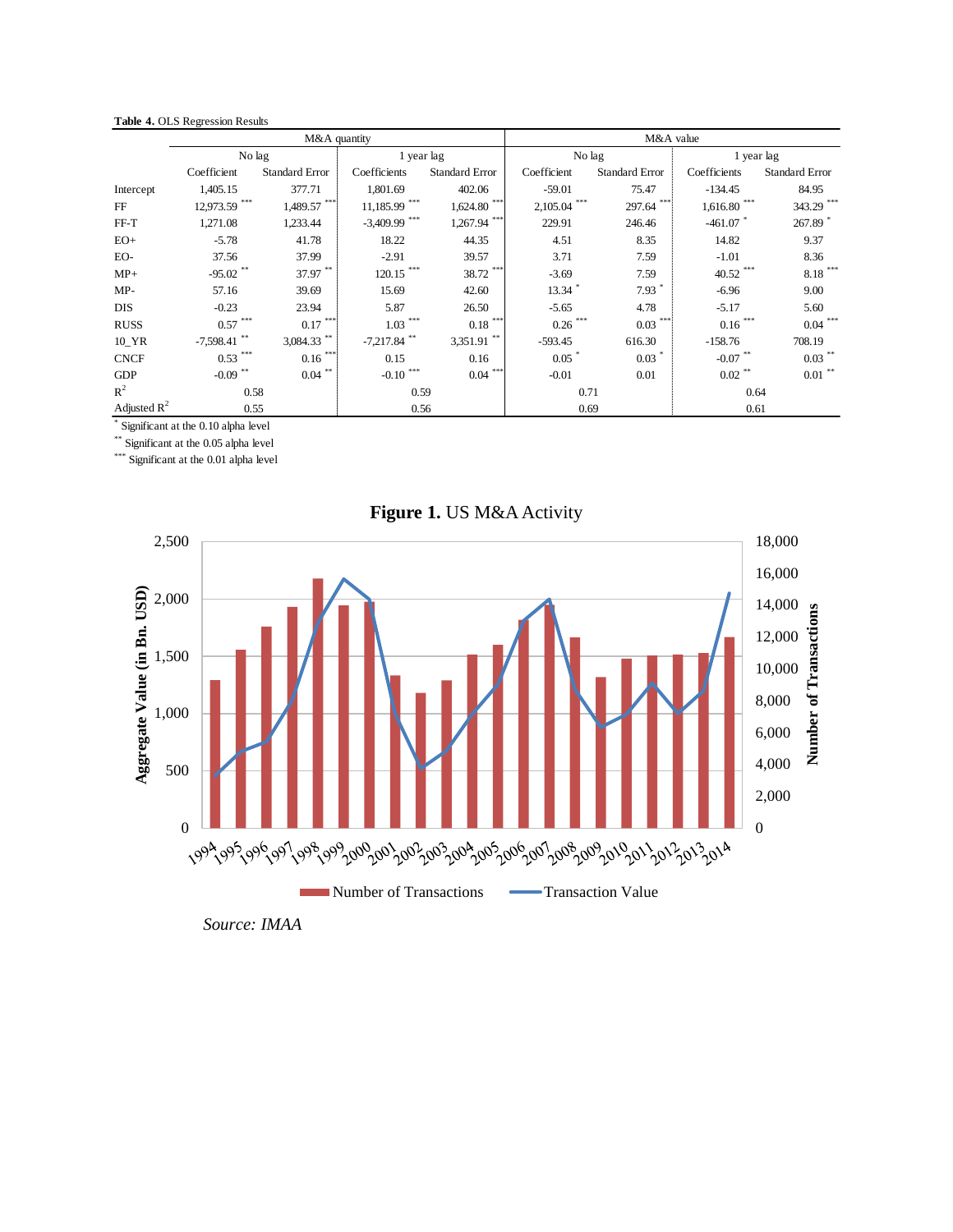

**Figure 2.** Federal Reserve Communication and Federal Funds Rate

*Source: Thornton and Wheelock (2014), Bernanke (2015), The New York Times, FRED*



**Figure 3.** Long-Term Debt Held by Federal Reserve (by Maturity)

*Source: FRED*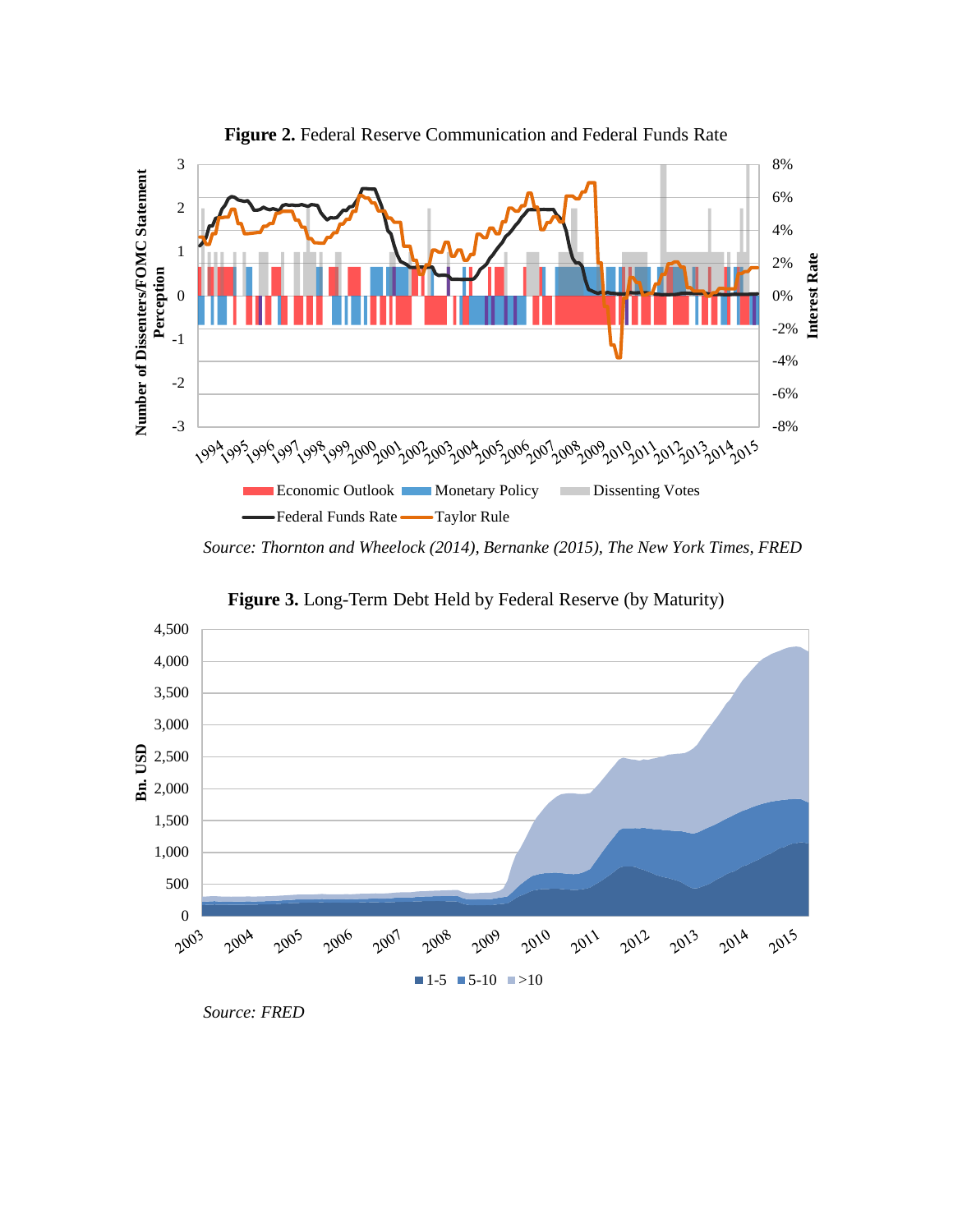

*Source: FRED, Yahoo! Finance*





*Source: FRED*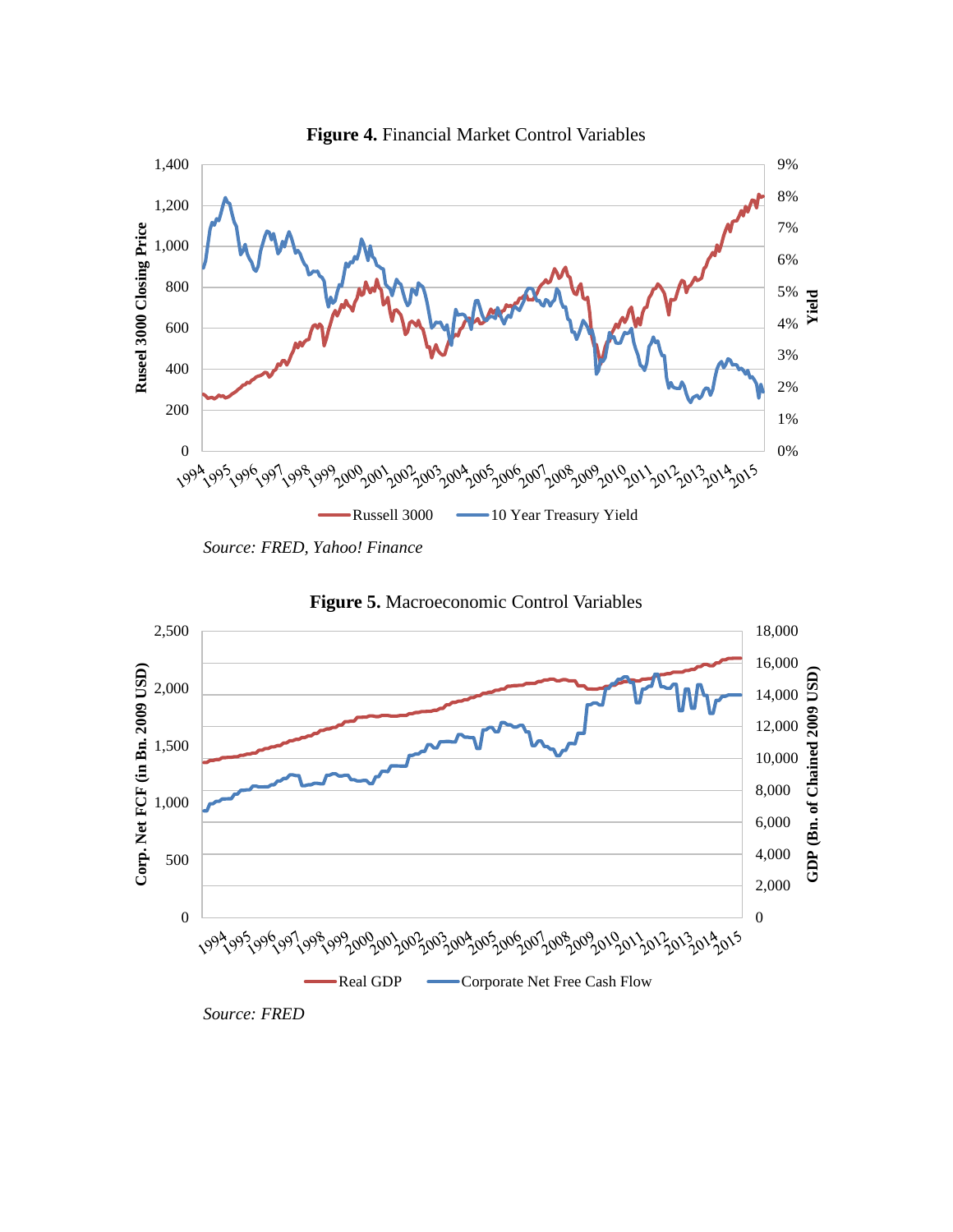# **References**

Adrian, Tobias, and Hyun Song Shin. "Liquidity, Monetary Policy, and Financial Cycles." *Current Issues in Economics and Finance, Federal Reserve Bank of New York* 14, no. 1 (2008): 1-7.

Andrade, Gregor, Mark Mitchell, and Erik Stafford. "New Evidence and Perspectives on Mergers." *Journal of Economic Perspectives* 15, no. 2 (2001): 103-20. Accessed May 10, 2015.

Becketti, Sean. "Corporate Mergers and the Business Cycle." *Economic Review, Federal Reserve Bank of Kansas City*, 1986, 13-26. Accessed May 9, 2015.

Bernanke, Ben S. "The Taylor Rule: A Benchmark for Monetary Policy?" The Brookings Institution. April 28, 2015. Accessed May 10, 2015.

Blinder, Alan S., Michael Ehrmann, Marcel Fratzscher, Jakob De Haan, and David-Jan Jansen. "Central Bank Communication and Monetary Policy: A Survey of Theory and Evidence." *Journal of Economic Literature* 46, no. 4 (2008): 910-45.

Blinder, Alan S. *Central Banking in Theory and Practice*. Cambridge, MA: MIT Press, 1998.

Bodie, Zvi, Alex Kane, and Alan Marcus. *Investments*. 6th ed. Boston, Mass.: McGraw-Hill Irwin, 2005.

Choi, Seung Hee, and Bang Nam Jeon. "The Impact of the Macroeconomic Environment on Merger Activity: Evidence from US Time-series Data." *Applied Financial Economics* 21, no. 4 (2010): 233-49. Accessed May 10, 2015.

DePamphilis, Donald M. *Mergers and Acquisitions Basics*. Burlington, MA: Academic Press, 2011.

Gugler, Klaus, Dennis C. Mueller, and Michael Weichselbaumer. "The Determinants of Merger Waves: An International Perspective." *International Journal of Industrial Organization* 30, no. 1 (2012): 1-15.

Ehrmann, Michael, and Marcel Fratzscher. "Communication by Central Bank Committee Members: Different Strategies, Same Effectiveness?" *Journal of Money, Credit & Banking* 39, no. 2-3 (2007): 509-41.

Gagnon, Joseph, Matthew Raskin, Julie Remache, and Brian Sack. "Large-Scale Asset Purchases by the Federal Reserve: Did They Work?" *Economic Policy Review, Federal Reserve Bank of New York* 17, no. 1 (2010): 41-59.

Gort, Michael. "An Economic Disturbance Theory of Mergers." *The Quarterly Journal of Economics* 83, no. 4 (1969): 624-42. Accessed May 10, 2015.

Guerard, John. "Mergers, Stock Prices, and Industrial Production." *Economics Letters* 30, no. 2 (1989): 161-64. Accessed May 10, 2015.

Hansen, Bruce E. "Least Squares Regression." In *Econometrics*, 87. University of Wisconsin, 2015.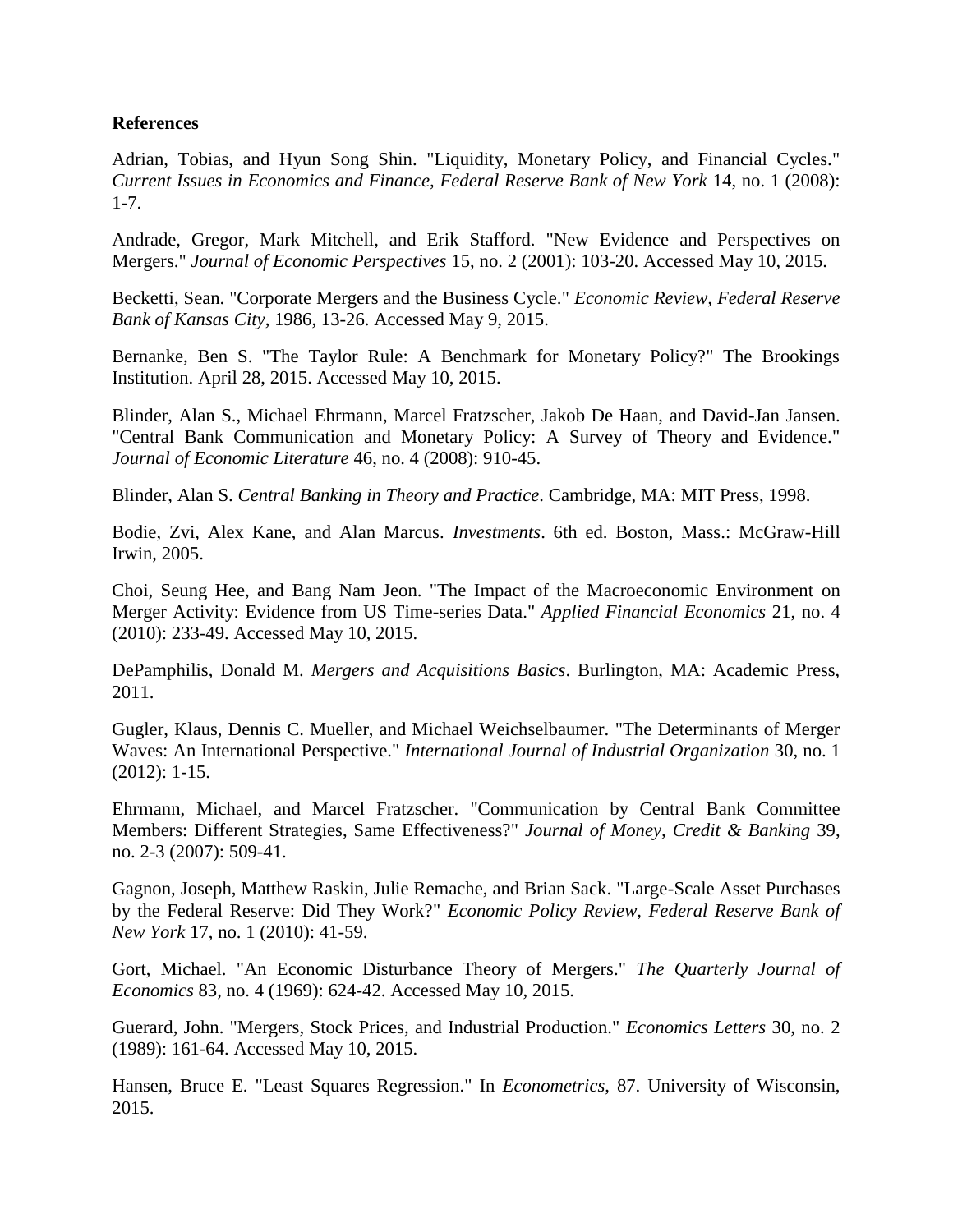Harford, Jarrad. "Corporate Cash Reserves and Acquisitions." *The Journal of Finance* 54, no. 6 (1999): 1969-997.

Harford, Jarrad. "What Drives Merger Waves?" *Journal of Financial Economics* 77, no. 3 (2005): 529-60.

Hayo, Bernd, Ali M. Kutan, and Matthias Neuenkirch. "Financial Market Reaction to Federal Reserve Communications: Does the Crisis Make a Difference?" 2012. Accessed May 10, 2015.

Jensen, Michael C. "Agency Costs of Free Cash Flow, Corporate Finance, and Takeovers." *The American Economic Review*, 1986, 323-29.

Jensen, Michael C. "Agency Costs of Overvalued Equity." *Financial Management* 34, no. 1 (2005): 5-19. Accessed May 10, 2015.

Kahn, George A. "Taylor Rule Deviations and Financial Imbalances." *Economic Review, Federal Reserve Bank of Kansas City* 95, no. 2 (2010): 63-99.

Miller, Marcus, Paul Weller, and Lei Zhang. "Moral Hazard and the US Stock Market: Analysing the 'Greenspan Put'" *The Economic Journal* 112 (2002): C171-186.

Mitchell, Mark L., and J. Harold Mulherin. "The Impact of Industry Shocks on Takeover and Restructuring Activity." *Journal of Financial Economics* 41, no. 2 (1996): 193-229. Accessed May 10, 2015.

Mulherin, J. Harold, and Audra L Boone. "Comparing Acquisitions and Divestitures." *Journal of Corporate Finance* 6, no. 2 (2000): 117-39.

Nelson, Ralph L. *Merger Movements in American Industry, 1895-1956*. Princeton, NJ: Princeton University Press, 1959.

Rhodes-Kropf, Matthew, and S. Viswanathan. "Market Valuation and Merger Waves." *The Journal of Finance* 59, no. 6 (2004): 2685-718. Accessed May 10, 2015.

"Russell 3000® Index: Fact Sheet." Russell Investments. March 31, 2015. Accessed May 10, 2015.

Shleifer, Andrei, and Robert W. Vishny. "Stock Market Driven Acquisitions." *Journal of Financial Economics* 70, no. 3 (2003): 295-311. Accessed May 10, 2015.

"Statistics on Mergers & Acquisitions." Institute of Mergers, Acquisitions and Alliances (IMAA). Accessed May 1, 2015.

Taylor, John B. "Discretion versus Policy Rules in Practice." *Carnegie-Rochester Conference Series on Public Policy* 39 (1993): 195-214.

Thornton, Daniel L., and David C. Wheelock. "Making Sense of Dissents: A History of FOMC Dissents." *Federal Reserve Bank of St. Louis Review* 93, no. 3 (2014): 213-27. Accessed May 10, 2015.